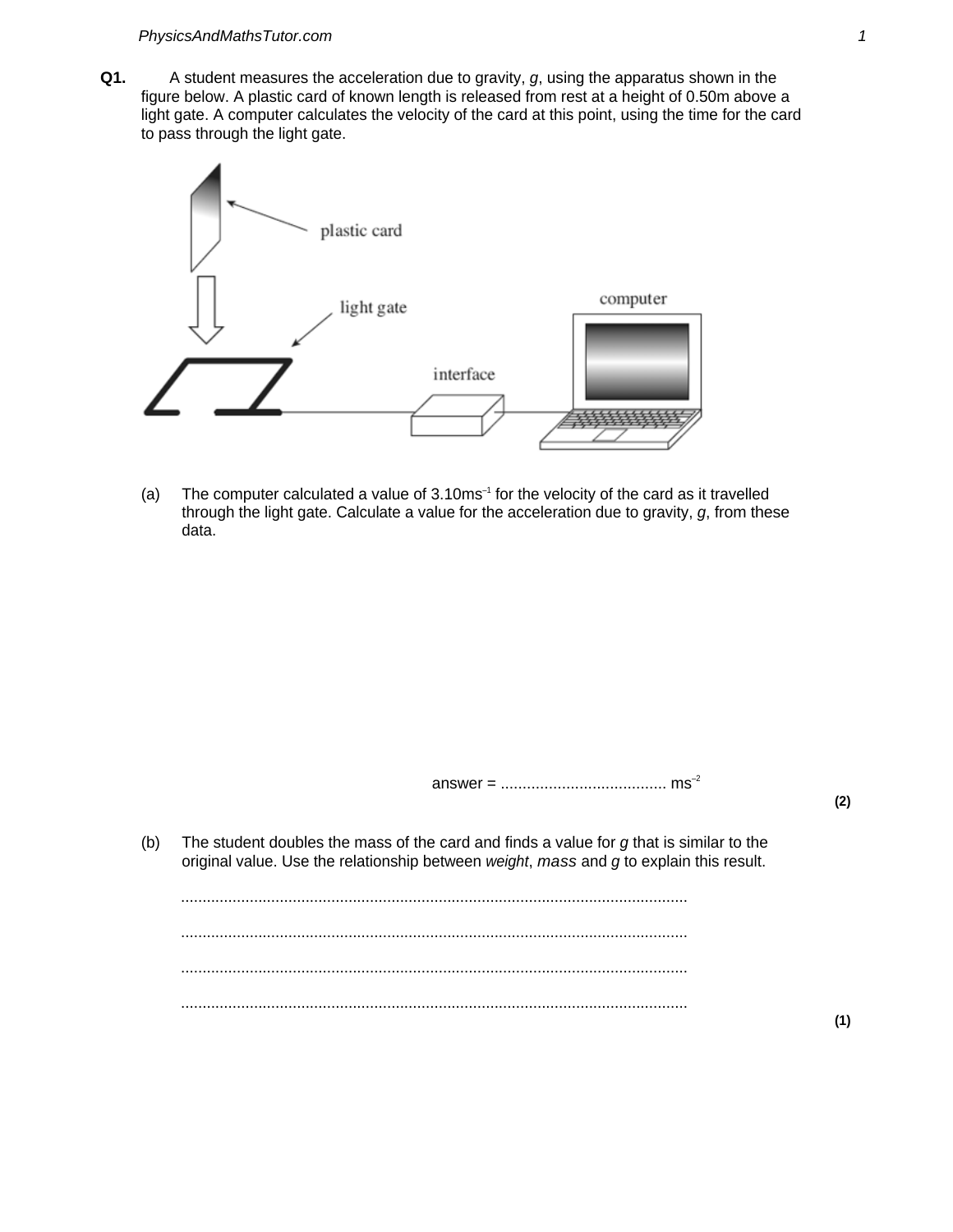(c) State and explain **one** reason why the card would give more reliable results than a table tennis ball for this experiment.

...................................................................................................................... ...................................................................................................................... ...................................................................................................................... ......................................................................................................................

**(Total 5 marks)**

**(2)**

Q2. A car is travelling on a level road at a speed of 15.0 m s<sup>-1</sup> towards a set of traffic lights when the lights turn red. The driver applies the brakes 0.5 s after seeing the lights turn red and stops the car at the traffic lights. The table below shows how the speed of the car changes from when the traffic lights turn red.

| time/s           | 0.0  | 0.5  | 1.0  | 1.5  | 2.0 | 2.5 | 3.0 | 3.5 |
|------------------|------|------|------|------|-----|-----|-----|-----|
| speed/m $s^{-1}$ | 15.0 | 15.0 | 12.5 | 10.0 | 7.5 | 5.0 | 2.5 |     |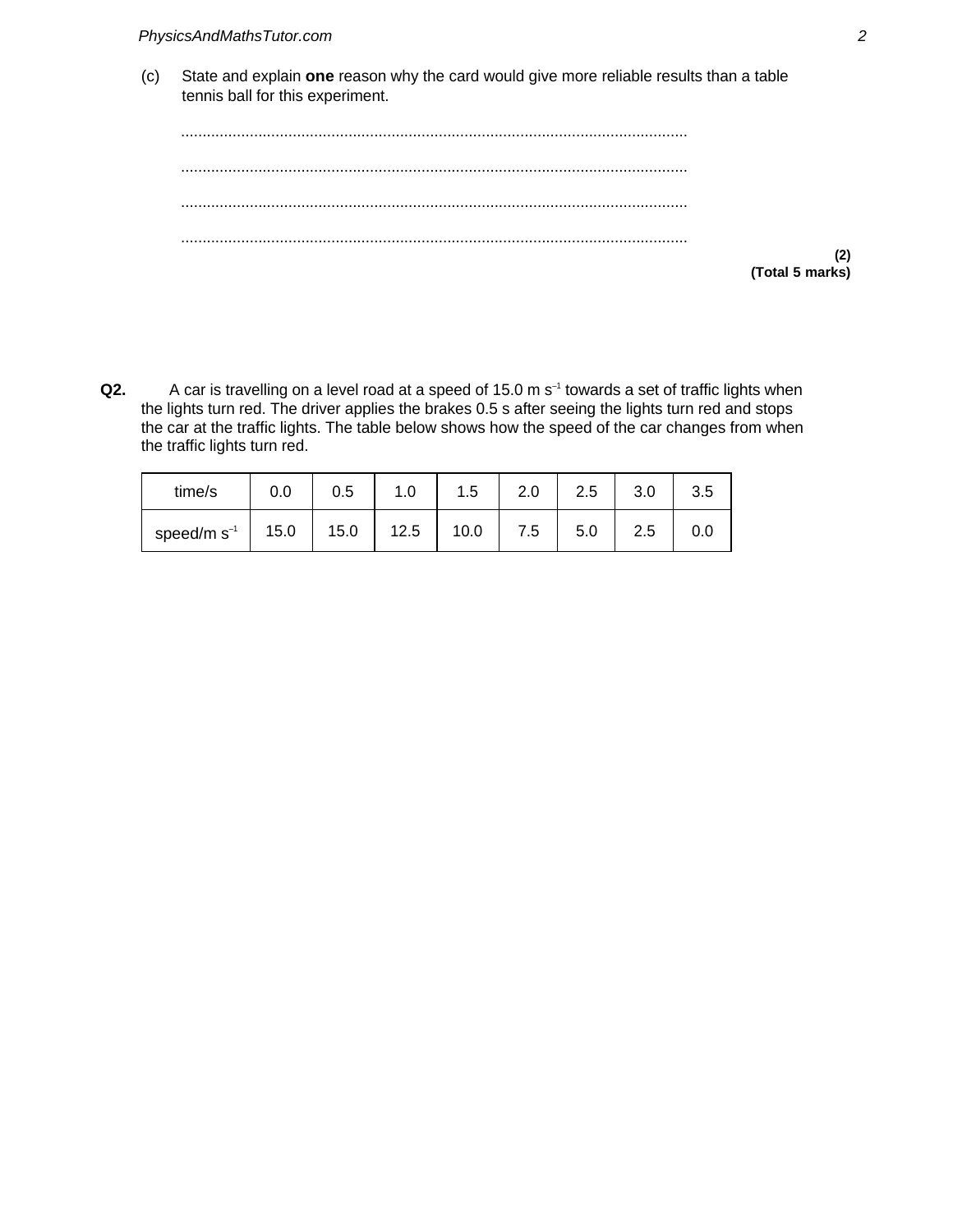





 $(5)$ 

 $(2)$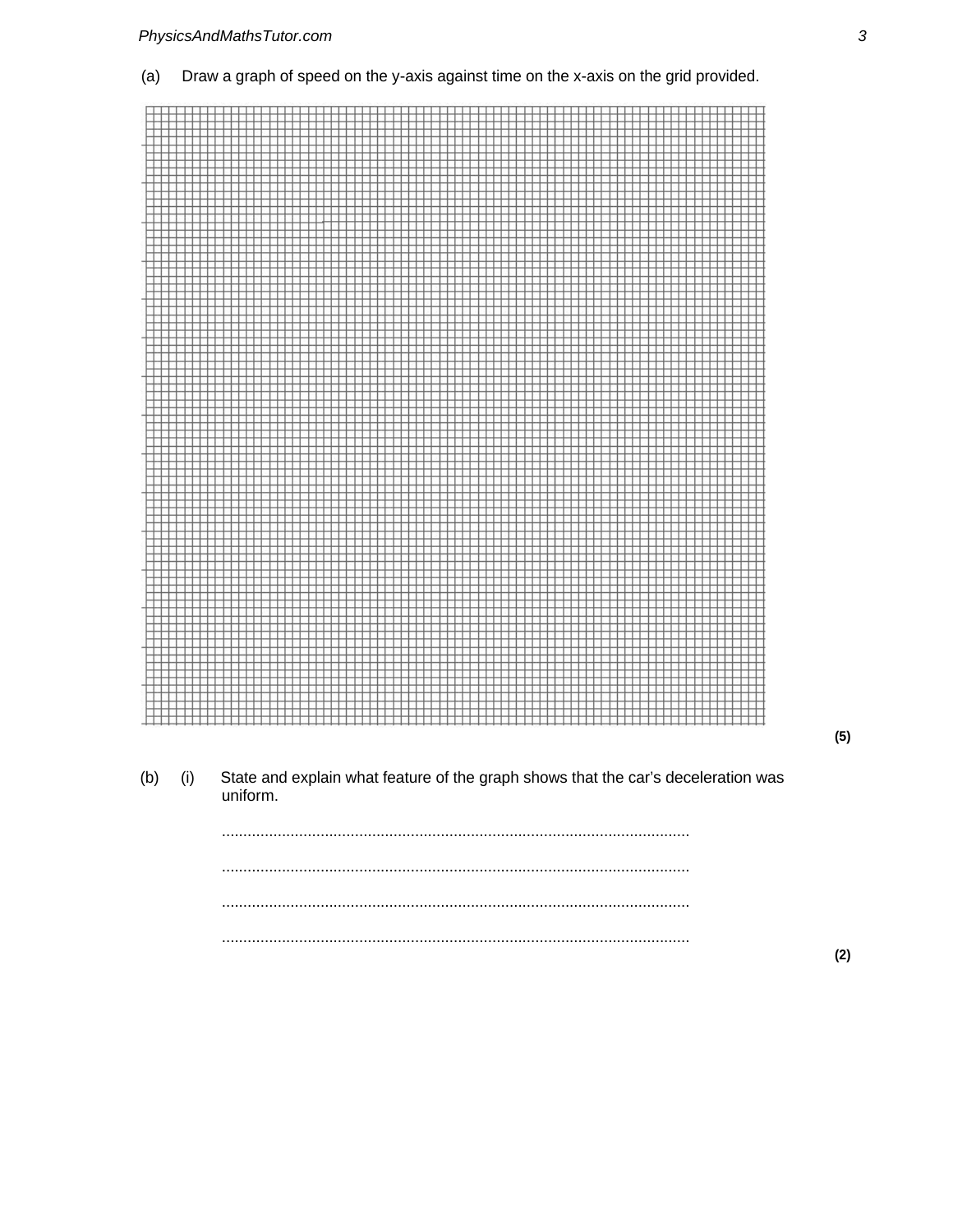(ii) Use your graph to calculate the distance the car travelled after the lights turned red to when it stopped.

Answer .................. m

**(4) (Total 11 marks)**

**Q3.** The graph represents the motion of two cars, A and B, as they move along a straight, horizontal road.



(ii) car B: ...........................................................................………………..

.............................................................................................................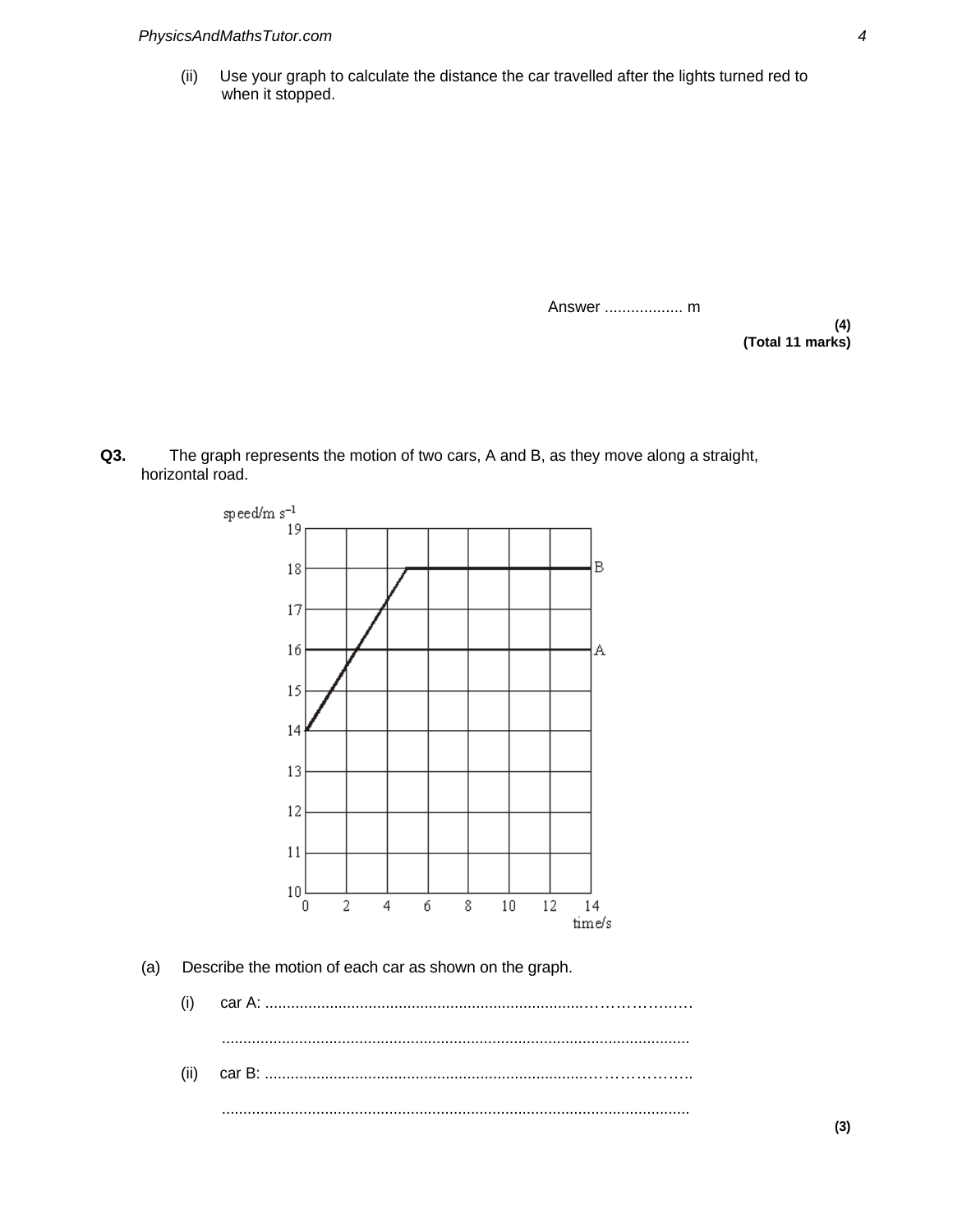Calculate the distance travelled by each car during the first 5.0 s.  $(b)$ 



 $(c)$ At time  $t = 0$ , the two cars are level. Explain why car A is at its maximum distance ahead of B at  $t = 2.5$  s

 $(3)$ (Total 10 marks)

A steel ball is released from rest above a cylinder of liquid, as shown in Figure 1. The ball Q4. descends vertically in the air then in the liquid until it reaches the bottom of the cylinder.

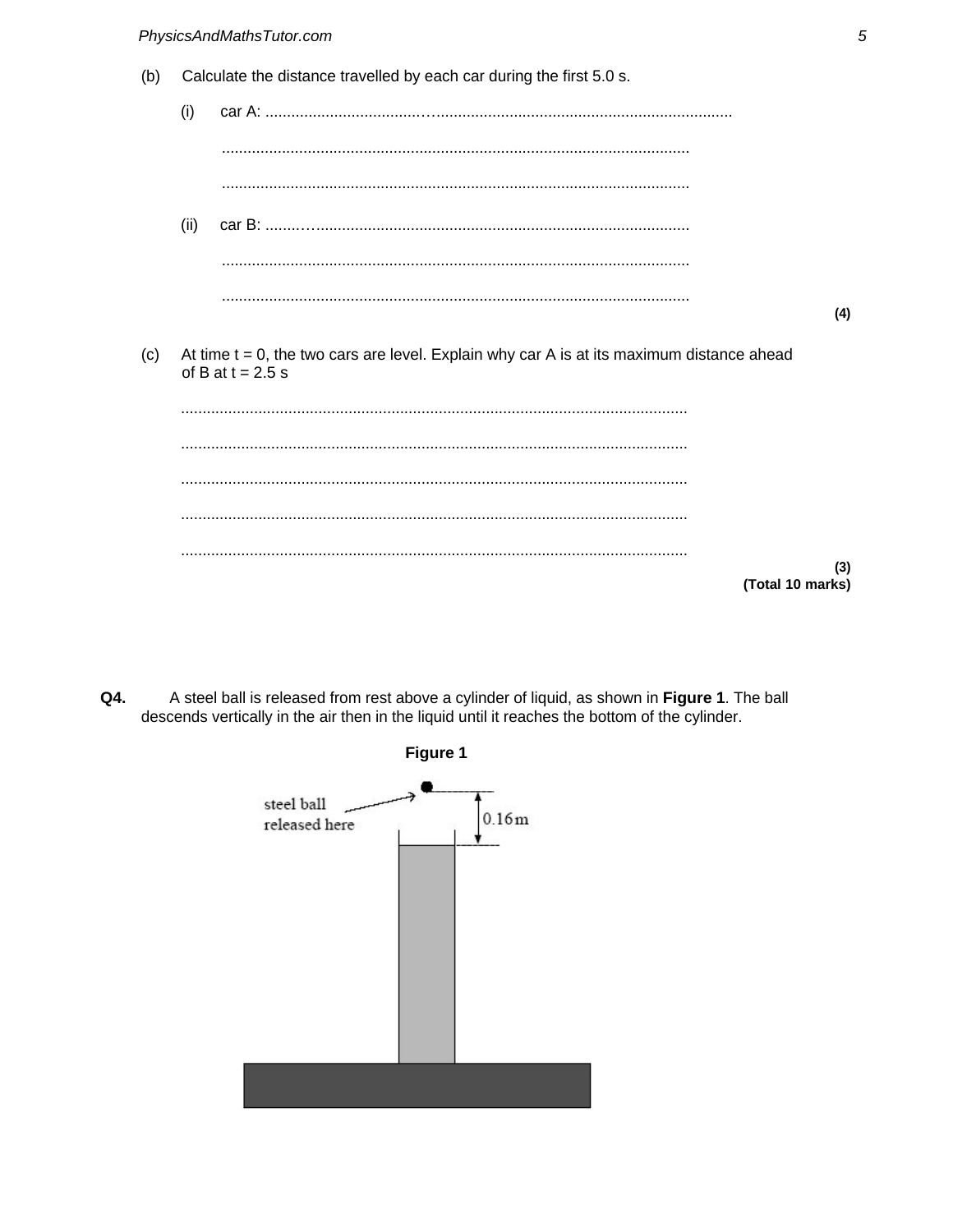- (a) The vertical distance from the bottom of the ball at the point where it is released to the liquid surface is 0.16 m.
	- (i) Calculate the time taken,  $t_o$ , by the ball to fall to the liquid surface from the point where it is released. Give your answer to an appropriate number of significant figures.

answer................................. s

(ii) Calculate the velocity,  $v_{0}$ , of the ball on reaching the liquid.

answer .................................. m s–1

**(2)**

**(3)**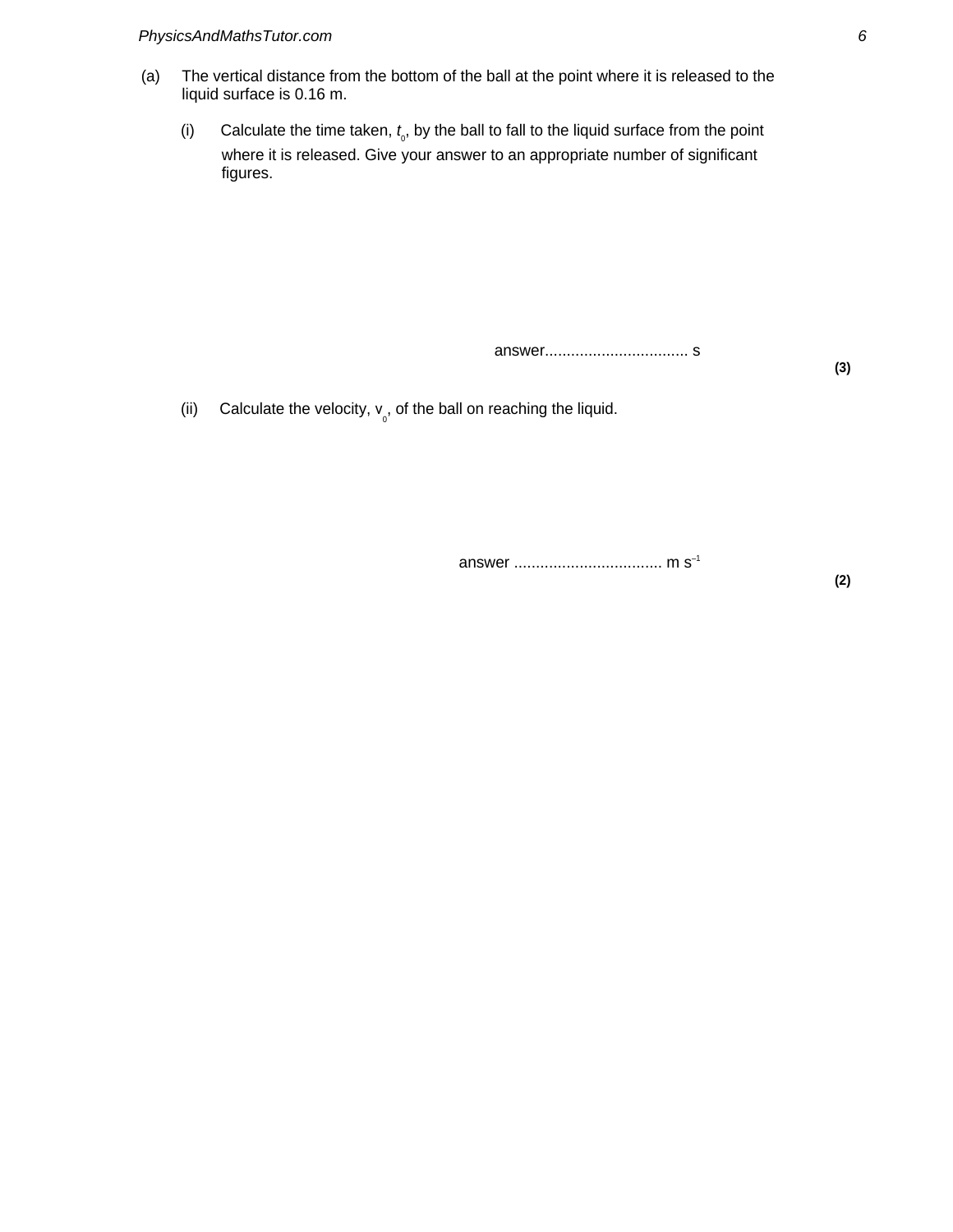Figure 2 below shows how the velocity of the ball changed after it was released.  $(b)$ 

Figure 2



Describe and explain how the acceleration of the ball changed after it entered the liquid until it reached the bottom of the cylinder.

The quality of your written answer will be assessed in this question.

 $(6)$ (Total 11 marks)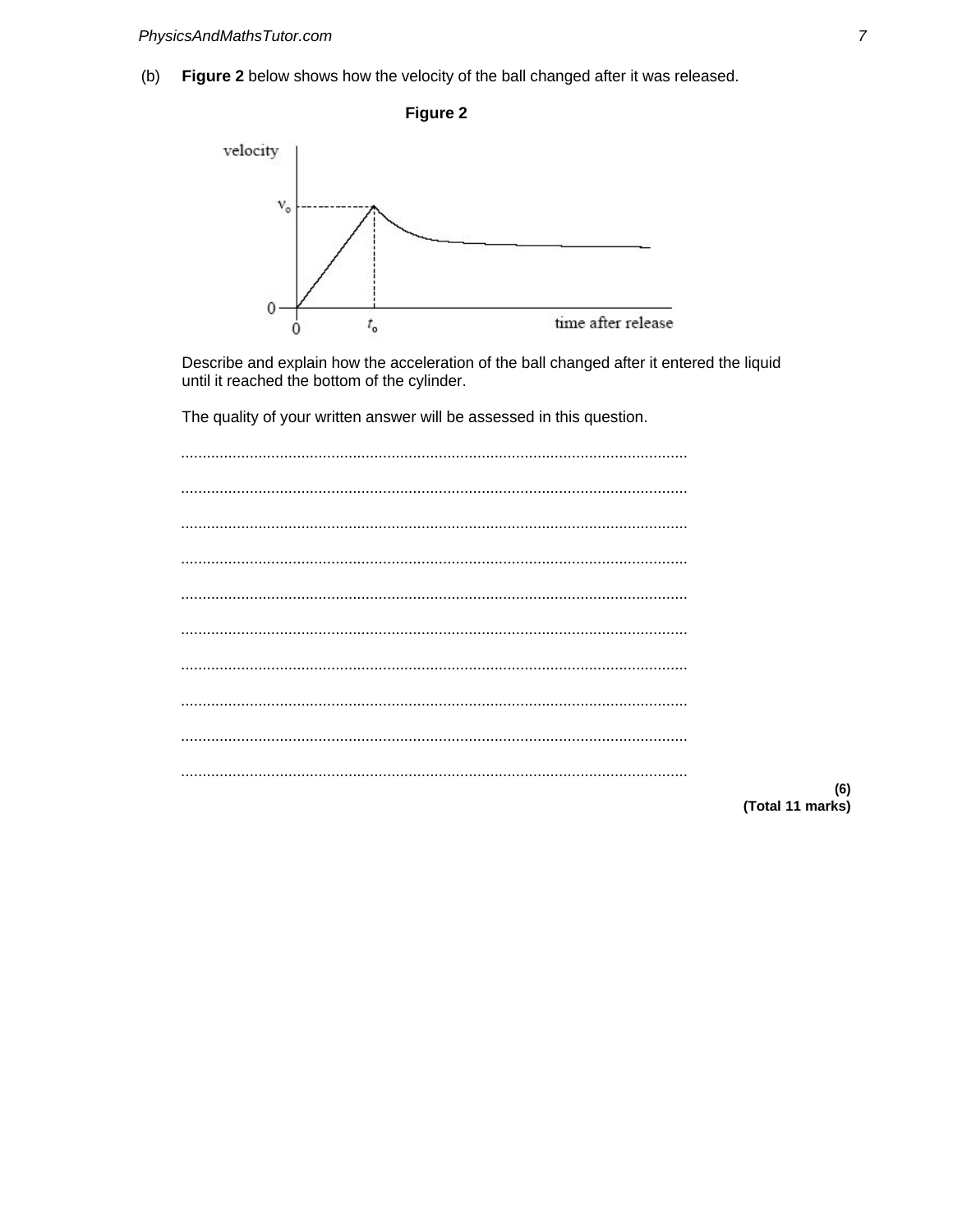**Q5.** A digital camera was used to obtain a sequence of images of a tennis ball being struck by a tennis racket. The camera was set to take an image every 5.0 ms. The successive positions of the racket and ball are shown in the diagram below.



- (a) The ball has a horizontal velocity of zero at **A** and reaches a constant horizontal velocity at **D** as it leaves the racket. The ball travels a horizontal distance of 0.68 m between **D** and **G**.
	- (i) Show that the horizontal velocity of the ball between positions **D** and **G** in the diagram above is about 45 m  $s^{-1}$ .

(ii) Calculate the horizontal acceleration of the ball between **A** and **D**.

**(3)**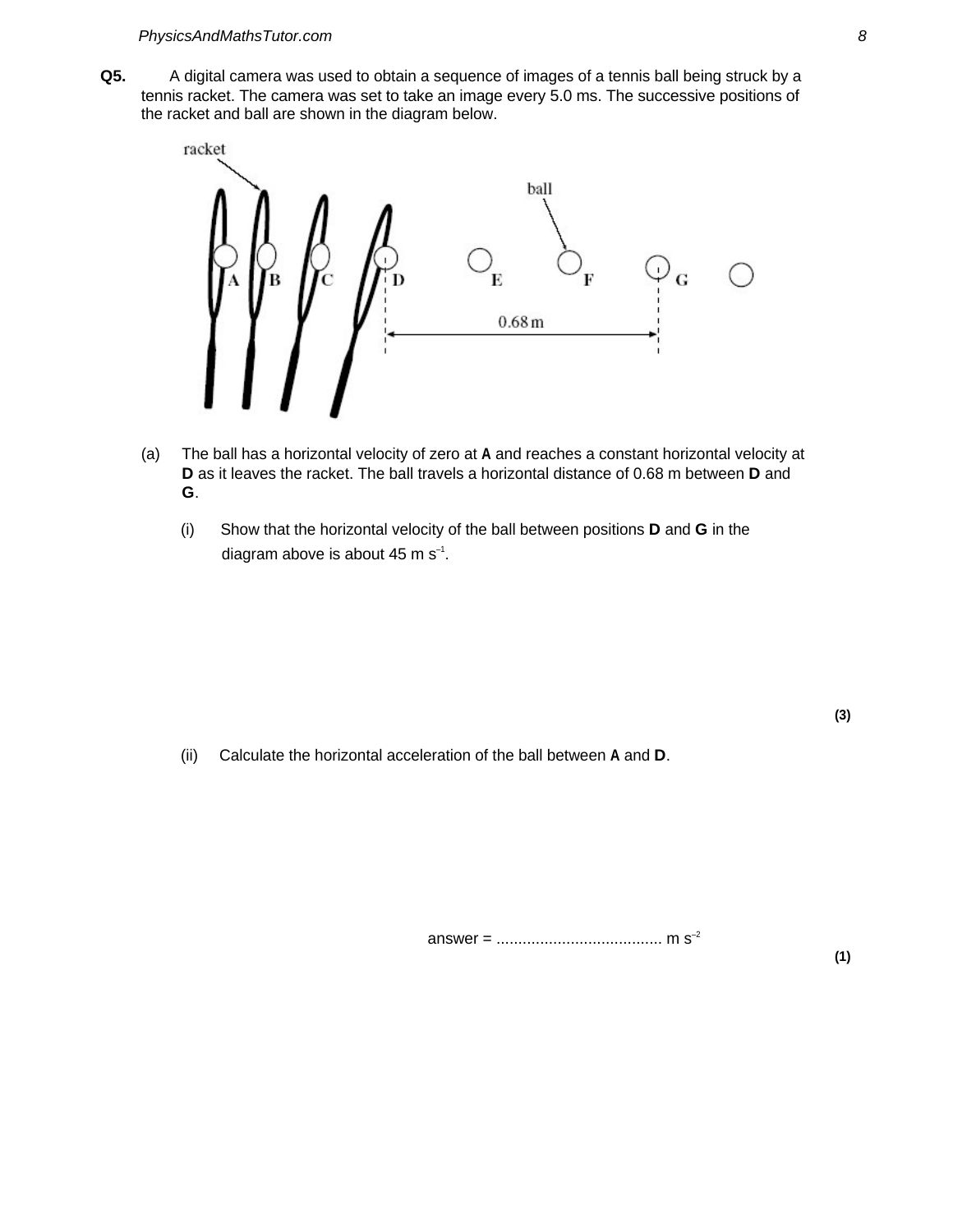- (b) At **D**, the ball was projected horizontally from a height of 2.3 m above level ground.
	- (i) Show that the ball would fall to the ground in about 0.7 s.

(ii) Calculate the horizontal distance that the ball will travel after it leaves the racket before hitting the ground. Assume that only gravity acts on the ball as it falls.

(iii) Explain why, in practice, the ball will not travel this far before hitting the ground. ............................................................................................................. ............................................................................................................. ............................................................................................................. **(2) (Total 11 marks)**

answer = ...................................... m

**(2)**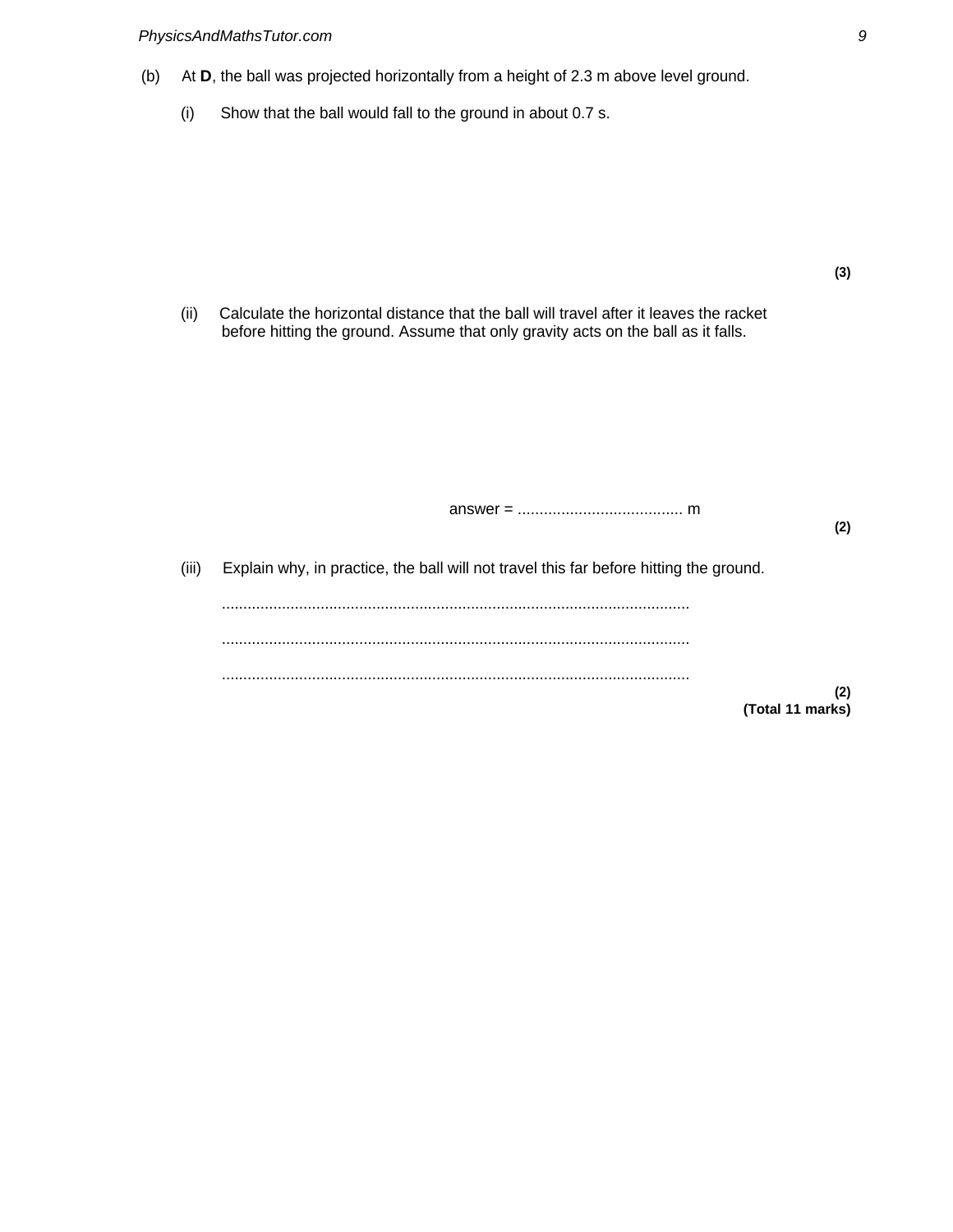**Q6.** In a castle, overlooking a river, a cannon was once employed to fire at enemy ships. One ship was hit by a cannonball at a horizontal distance of 150 m from the cannon as shown in the figure below. The height of the cannon above the river was 67 m and the cannonball was fired horizontally.



- (a) (i) Show that the time taken for the cannonball to reach the water surface after being fired from the cannon was 3.7 s. Assume the air resistance was negligible.
	- (ii) Calculate the velocity at which the cannonball was fired. Give your answer to an appropriate number of significant figures.

answer = ............................ m s–1

**(2)**

**(2)**

(iii) Calculate the vertical component of velocity just before the cannonball hit the ship.

answer = ............................ m s–1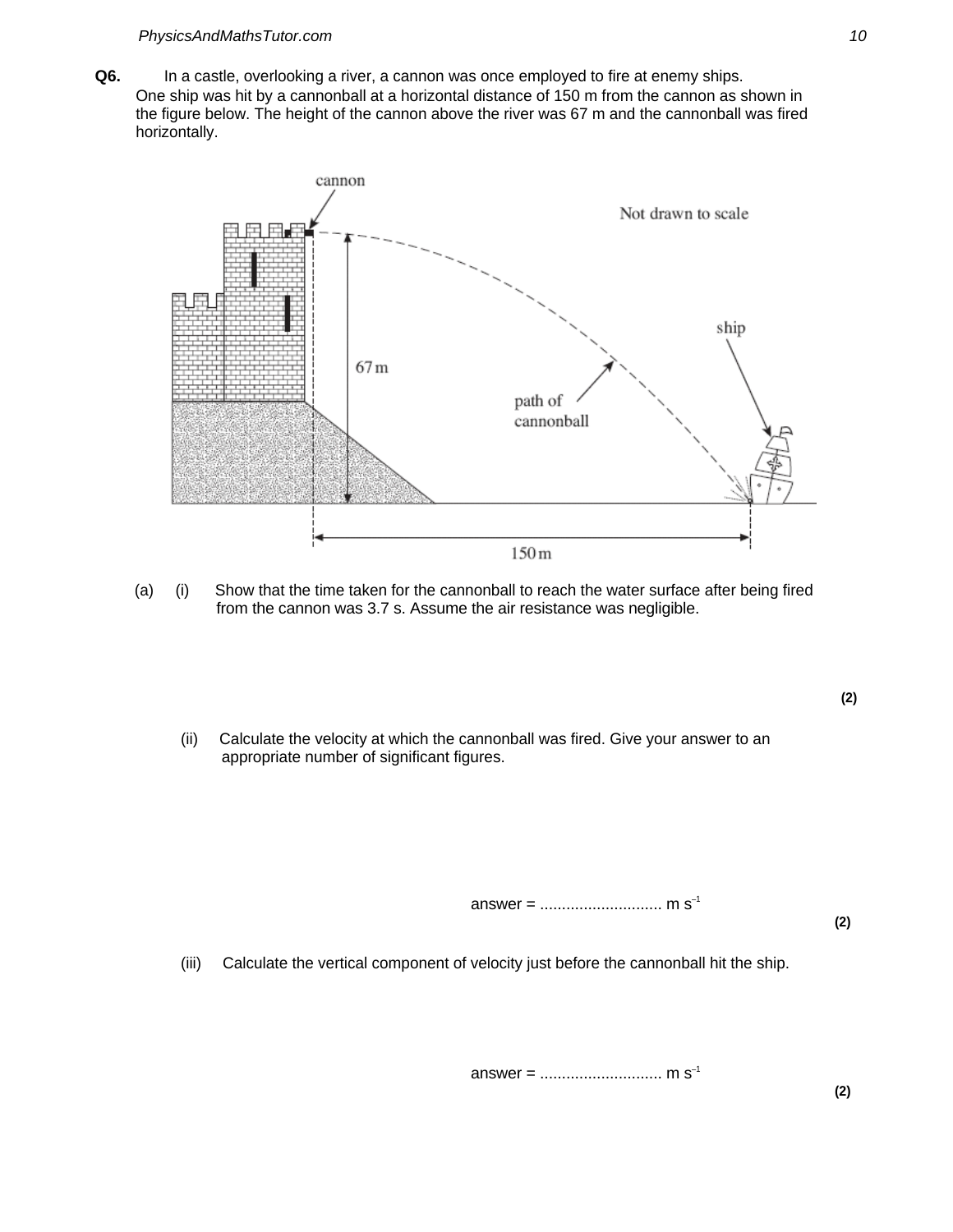(iv) By calculation or scale drawing, find the magnitude and direction of the velocity of the cannonball just before it hit the ship.

|     |      |                                                                                                                                                                             | (4) |
|-----|------|-----------------------------------------------------------------------------------------------------------------------------------------------------------------------------|-----|
| (b) | (i)  | Calculate the loss in gravitational potential energy of the cannonball.<br>mass of the cannonball = $22$ kg                                                                 |     |
|     |      |                                                                                                                                                                             | (1) |
|     | (ii) | Describe the energy changes that take place from the moment the cannonball leaves<br>the cannon until just before it hits the water. Include the effects of air resistance. |     |
|     |      |                                                                                                                                                                             |     |
|     |      |                                                                                                                                                                             |     |
|     |      | (Total 13 marks)                                                                                                                                                            | (2) |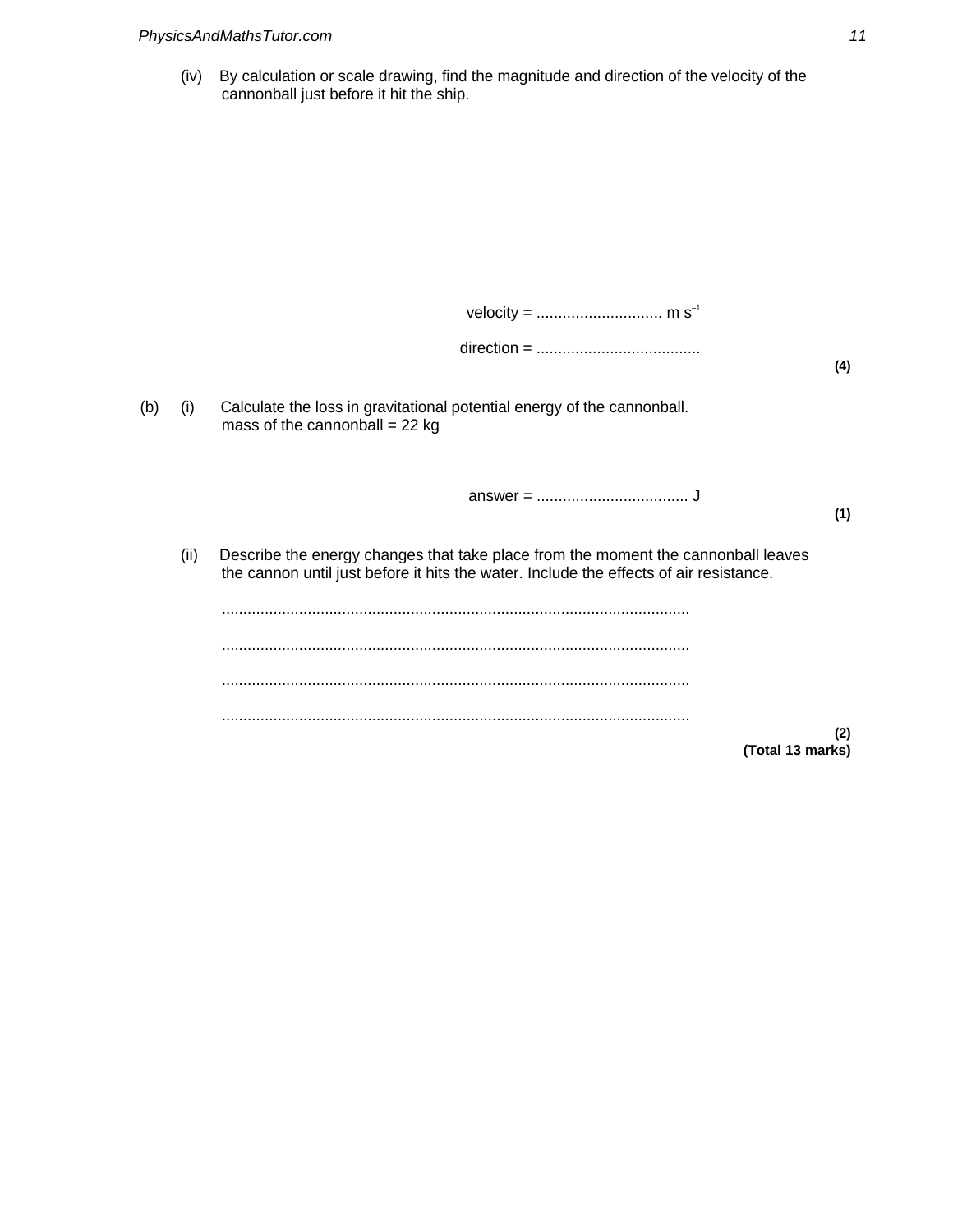**Q7.** The diagram below shows the path of a ball thrown horizontally from the top of a tower of height 24 m which is surrounded by level ground.



(a) Using two labelled arrows, show on the diagram above the direction of the velocity, v, and the acceleration, a, of the ball when it is at point **P**.

**(2)**

(b) (i) Calculate the time taken from when the ball is thrown to when it first hits the ground. Assume air resistance is negligible.

Answer ................................ s

**(2)**

(ii) The ball hits the ground 27 m from the base of the tower. Calculate the speed at which the ball is thrown.

Answer ......................... m s–1

**(2) (Total 6 marks)**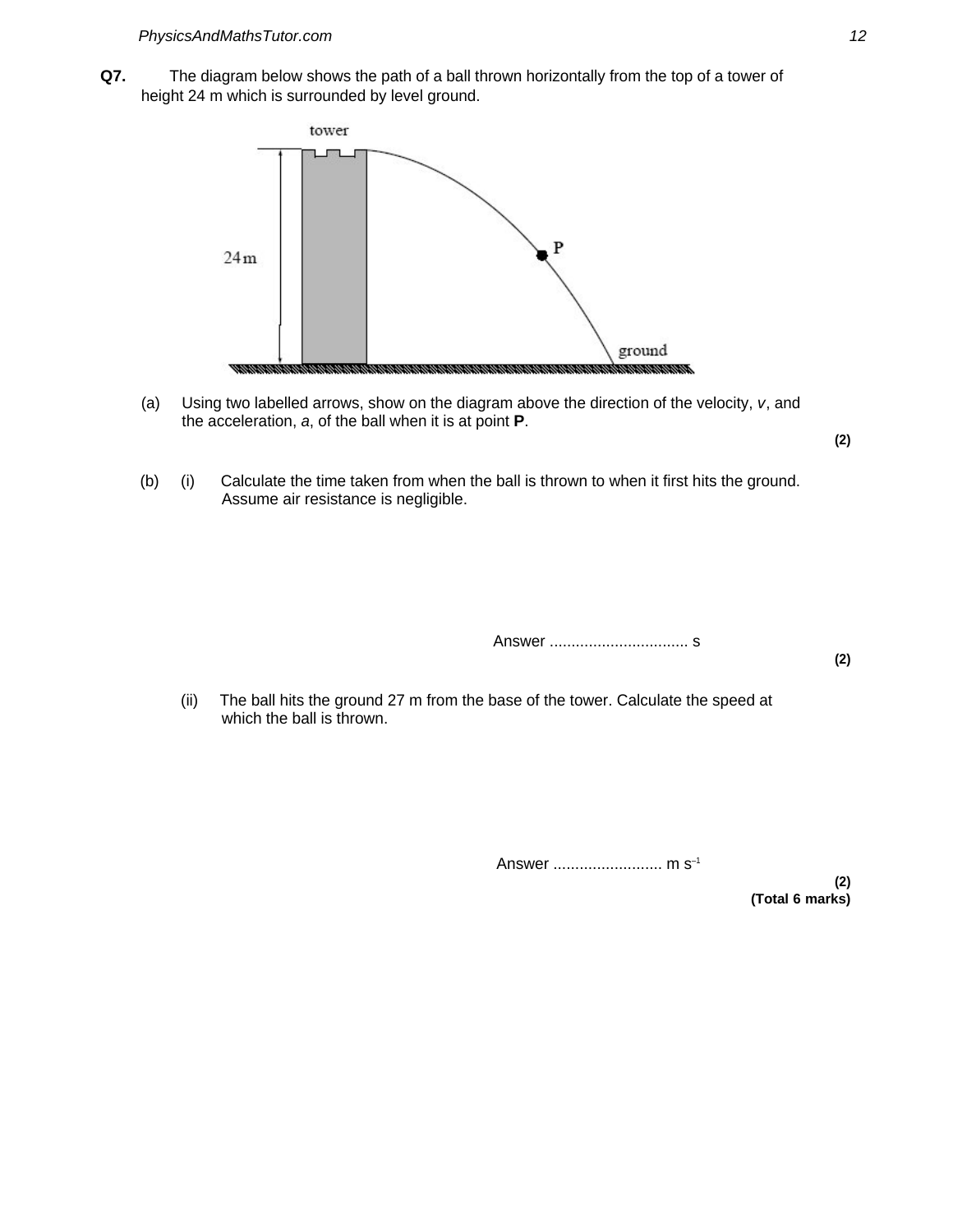Q8. The aeroplane shown in the diagram below is travelling horizontally at 95 m s<sup>-1</sup>. It has to drop a crate of emergency supplies. The air resistance acting on the crate may be neglected.

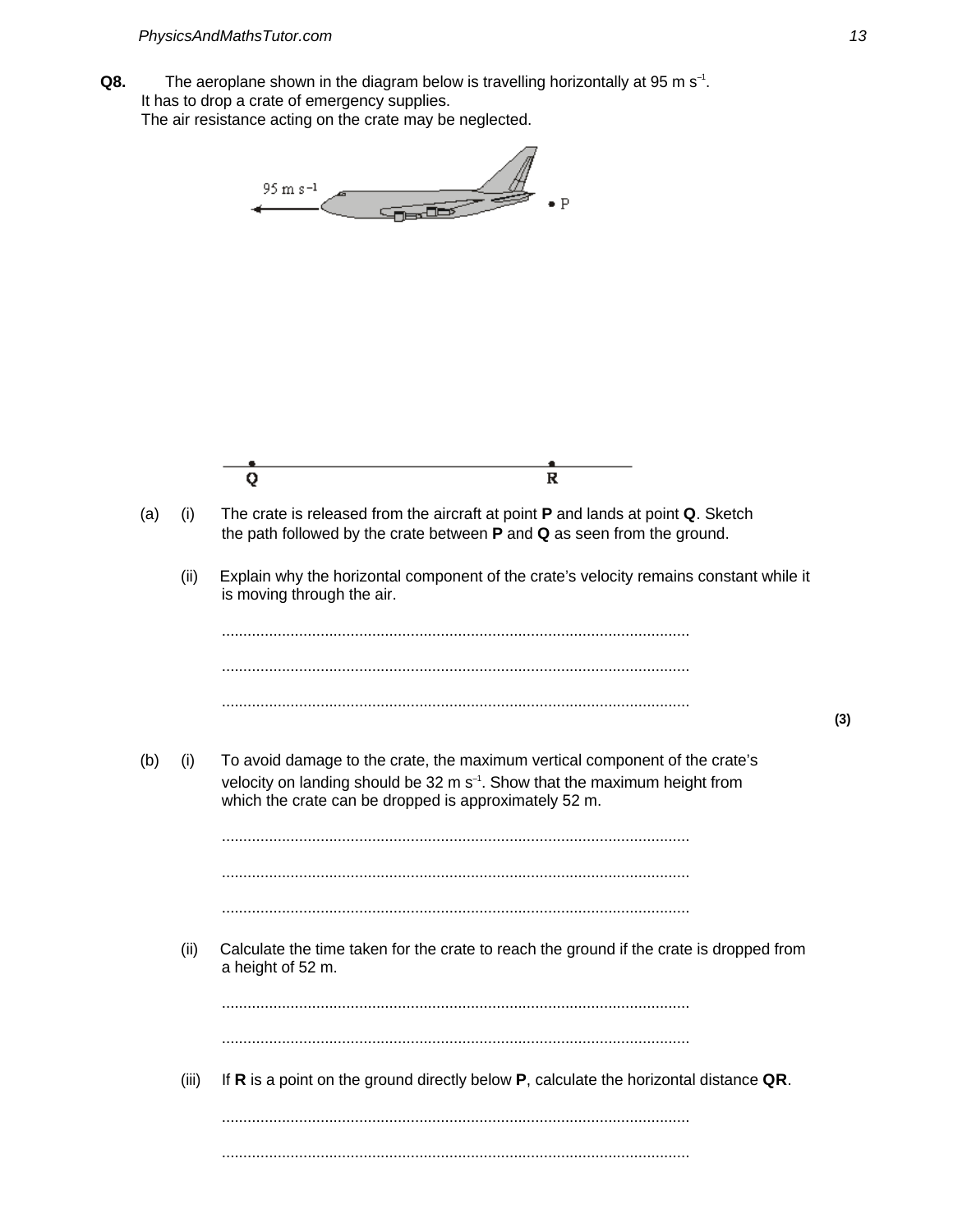$(c)$ In practice air resistance is not negligible. State and explain the effect this has on the maximum height from which the crate can be dropped.

 $(2)$ 

(Total 11 marks)

Q9. The figure below shows a skateboarder descending a ramp.



The skateboarder starts from rest at the top of the ramp at  $A$  and leaves the ramp at  $B$ horizontally with a velocity v.

 $(a)$ State the energy changes that take place as the skateboarder moves from A to B.

 $(b)$ In going from A to B the skateboarder's centre of gravity descends a vertical height of 1.5 m. Calculate the horizontal velocity, v, stating an assumption that you make.

> 

 $(2)$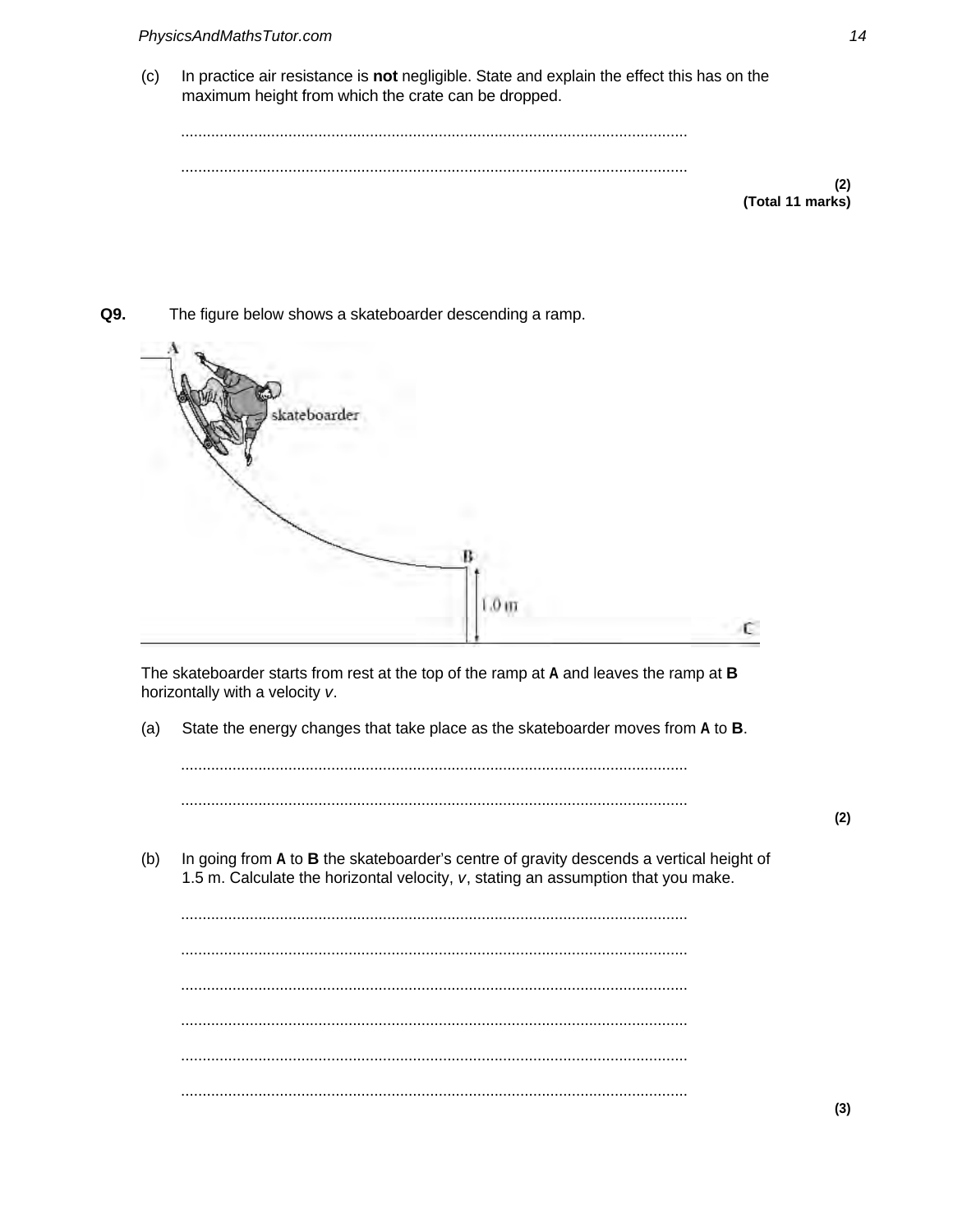|  |  | (c) Explain why the acceleration decreases as the skateboarder moves from A to B. |  |
|--|--|-----------------------------------------------------------------------------------|--|
|  |  |                                                                                   |  |
|  |  |                                                                                   |  |

- After leaving the ramp at B the skateboarder lands on the ground at C 0.42 s later.  $(d)$ Calculate for the skateboarder
	- the horizontal distance travelled between B and C,  $(i)$

 $(ii)$ the vertical component of the velocity immediately before impact at C,  $(iii)$ the magnitude of the resultant velocity immediately before impact at C. 

 $(5)$ (Total 12 marks)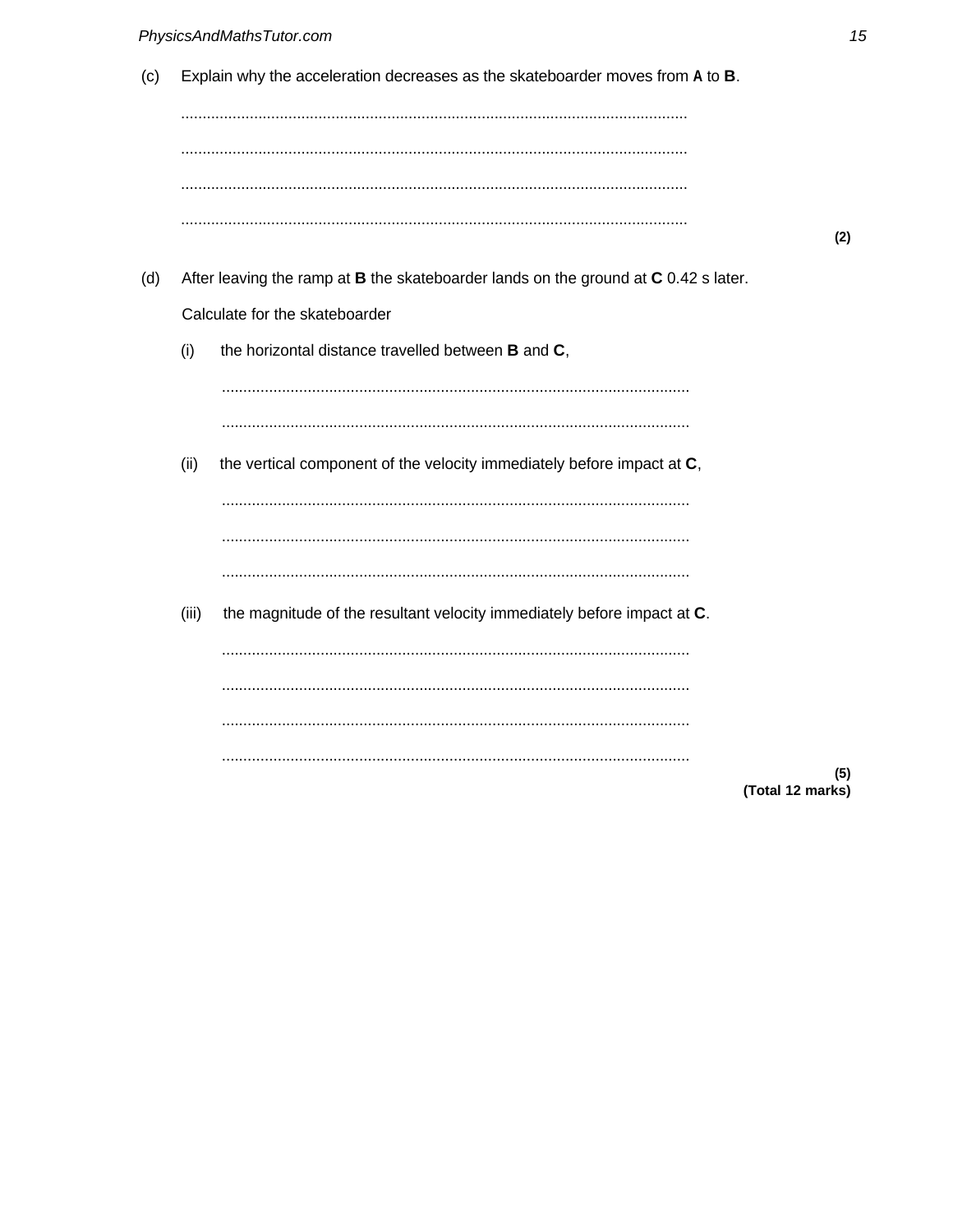**Q10.** While investigating projectile motion, a student used stroboscopic photography to determine the position of a steel ball at regular intervals as it fell under gravity. With the stroboscope flashing 20 times per second, the ball was released from rest at the top of an inclined track, and left the foot of the track at P, as shown in the diagram below.



For each of the images on the photograph, the student calculated the horizontal distance, *x*, and the vertical distance, *y*, covered by the ball at time t after passing P. Both distances were measured from point P. He recorded his results for the distances *x* and *y* in the table.

| image        | x/cm | y/cm | t/s  | $(y/t)/cm s^{-1}$ |
|--------------|------|------|------|-------------------|
| 1            | 11.6 | 9.3  | 0.05 |                   |
| $\mathbf{2}$ | 22.0 | 21.0 | 0.10 |                   |
| 3            | 32.4 | 35.0 | 0.15 |                   |
| 4            | 44.2 | 51.8 | 0.20 |                   |
| 5            | 54.8 | 71.0 | 0.25 |                   |
| 6            | 66.0 | 92.2 | 0.30 |                   |

(a) Using two sets of measurements from the table, calculate the horizontal component of velocity of the ball. Give a reason for your choice of measurements.

...................................................................................................................... ...................................................................................................................... ......................................................................................................................

**(2)**

(b) The student worked out that the variables *y* and *t* in the experiment could be represented by

$$
\frac{y}{t} = u + kt
$$

where *u* and *k* are constants.

(i) Complete the table above.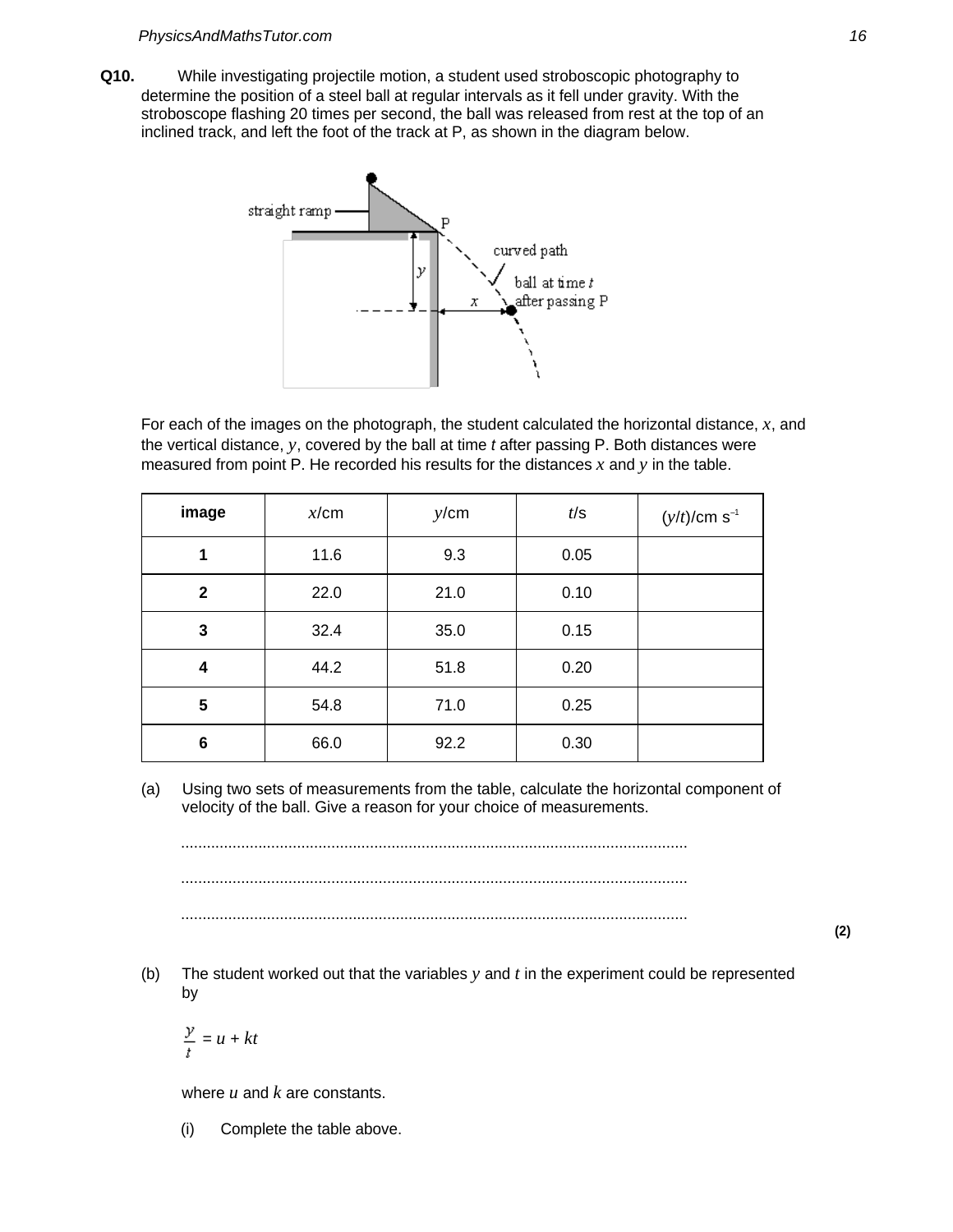(ii) Use the data in the table to plot a suitable graph to confirm the equation. (Allow one sheet pf graph paper)

|     | (iii) | Use your graph to find the values of $u$ and $k$ .              |                  |
|-----|-------|-----------------------------------------------------------------|------------------|
|     |       |                                                                 |                  |
|     |       |                                                                 |                  |
|     |       |                                                                 |                  |
|     |       |                                                                 |                  |
|     |       |                                                                 | (9)              |
| (c) |       | State the physical significance of                              |                  |
|     |       | u ………………………………………………………………………………………                             |                  |
|     |       |                                                                 |                  |
|     |       |                                                                 |                  |
|     |       |                                                                 | (2)              |
| (d) |       | Calculate the magnitude of the velocity of the ball at point P. |                  |
|     |       |                                                                 |                  |
|     |       |                                                                 |                  |
|     |       |                                                                 |                  |
|     |       |                                                                 | (2)              |
|     |       |                                                                 | (Total 15 marks) |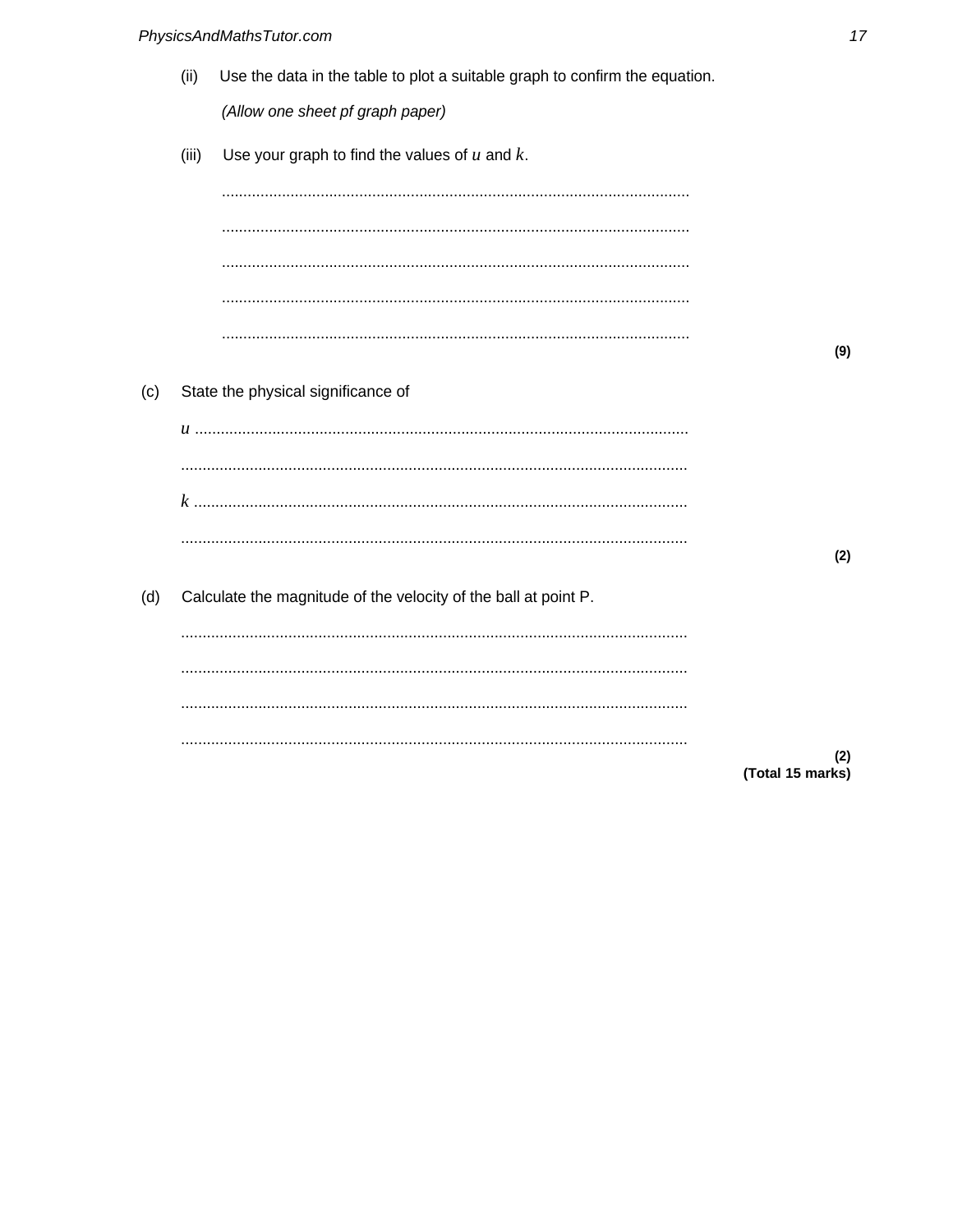**M1.** (a) correct substitution in  $(v^2 = u^2 + 2as)$ 

**or** correct rearrangement  $g = \frac{v^2}{2s}$  **or**  $\frac{3.10^2}{2 \times 0.50}$   $\checkmark$  $= 9.6$  ( $9.61 \text{ m s}^{-1}$ )  $\cdot$ 

- (b) <sup>g</sup> W/m **or** W mg ( ma) and weight i proportional to mass/doubling the mass doubles the weight/'masses cancel'/the factor of two cancels (so g remains the same)  $\checkmark$
- (c) ball's acceleration will decrease/be less than card's **or** card's acceleration will be unaffected/nearly constant v

air resistance affects cards less or card is more streamlined **or** card does less work against air resistance v

> **alternative** timing/(velocity/speed/acceleration) uncertain/ (inaccurate /imprecise/less reliable) indication that full width of ball may not pass through gate/difficulty in determining 'length' of ball passing through gate  $\checkmark$

> > **[5]**

**M2.** (a) axes labelled correctly with correct units shown **(1)**

suitable scales **(1)**

6 points plotted correctly **(1)**

all points plotted correctly **(1)**

both sections of line drawn correctly **(1)**



- **5**
- (b) (i) the gradient (of the slope section) represents the deceleration/ calculates 5 m s–2 **(1)**

(deceleration is uniform because) the gradient is constant/ line is straight **(1)**

**2**

**1**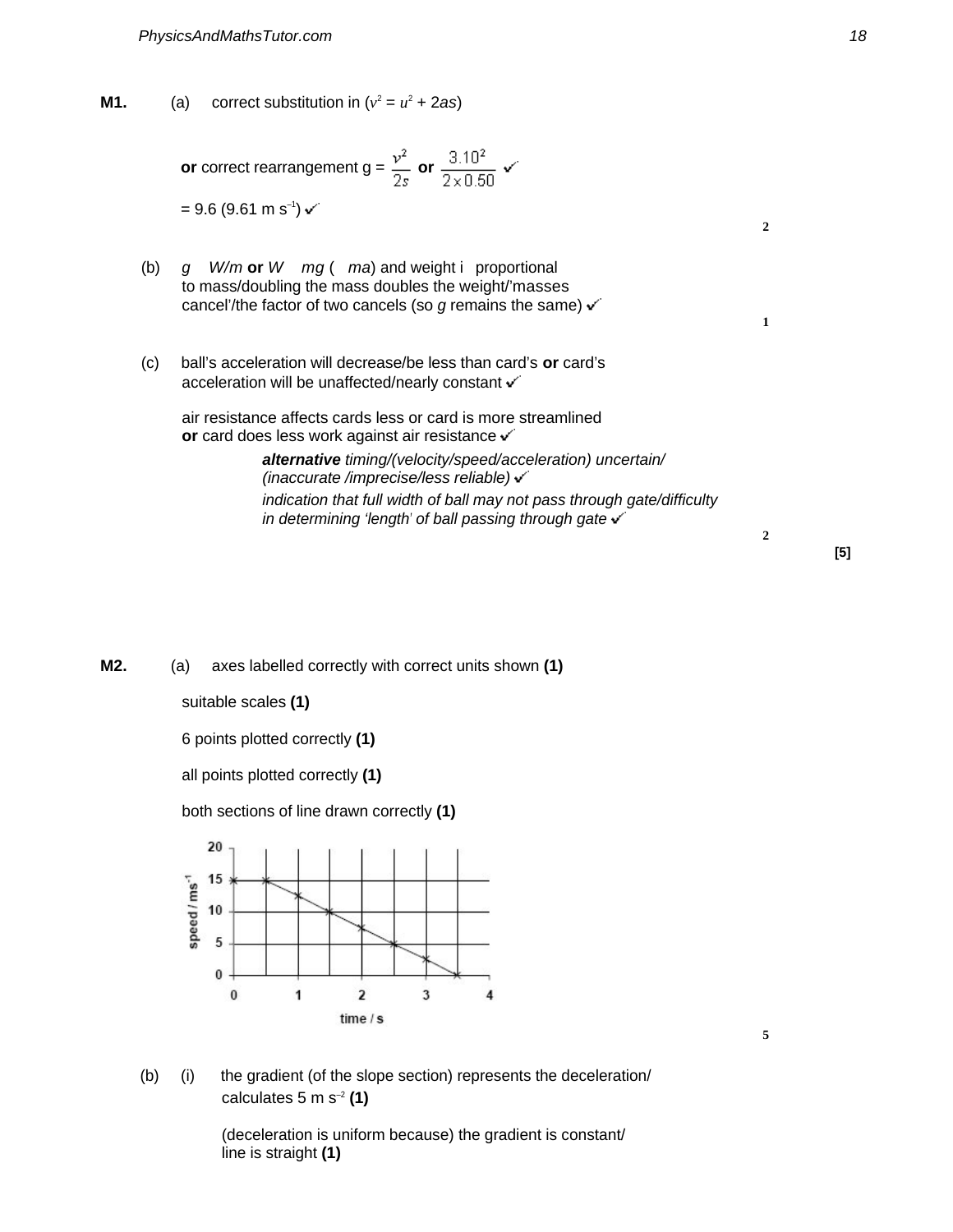(ii) distance travelled = area under line  $(0 \text{ to } 3.5 \text{ s or } 0.5 \text{ to } 3.5 \text{ s})$  (1) (= 15.0 × 0.5) = 7.5 m in first 0.5 s **(1)**  $(= 0.5 \times 15.0 \times 3.0)$  or s =  $\frac{1}{2}(u + v)t$ , etc) = 22.5 m (from 0.5s to 3.5s) **(1)**  $(=\frac{1}{2}(0.5 + 3.5) \times 15$  gets all three method marks) (total distance travelled = 7.5 + 22.5) = 30m **(1) 6 [11] M3.** (a) (i) car A: travels at constant speed **(1)** (ii) car B: accelerates for first 5 secs (or up to  $18 \text{ m s}^{-1}$ ) (1) then travels at constant speed **(1) 3** (b) (i) car A: distance = 5.0 × 16 **(1)**  $= 80 \text{ m} (1)$ (ii) car B: (distance = area under graph) distance = [5.0 × ½ (18 + 14)] **(1)**  $= 80 \text{ m (1)}$ **4** (c) car B is initially slower than car A (for first 2.5 s) **(1)** distance apart therefore increases **(1)** cars have same speed at 2.5 s**(1) after 2.5 s**, car B travels faster than car A (or separation decreases) **(1) max 3 [10]**

**M4.** (a) (i)  $(u = 0, s = 0.16 \text{ m}, a = 9.8(1) \text{ m s}^{-2})$ (rearranging  $s = ut + \frac{1}{2} a t^2$  with  $u = 0$  gives)

$$
\hat{t} = \frac{2s}{a} \text{ or } v^2 = u^2 + 2gs \text{ or } 0.16 = 1/2 \times 9.81 \text{ ft}
$$

or 
$$
t_0 = \sqrt{\frac{(2 \times 0.16)}{9.8(1)}}
$$
 (1) = 0.1804 or 0.1806 or 0.181 etc (1)  
(s) 2 sf only (1)

(ii) 
$$
(v_0 = u + at_0 =) 0 + 9.81 \times 0.18 \text{ ecf (a) (i) or } v^2 = 2 \times 9.81 \times 0.16 \text{ (1)}
$$
  
= 1.8 or 1.77 (m s<sup>-1</sup>) (1)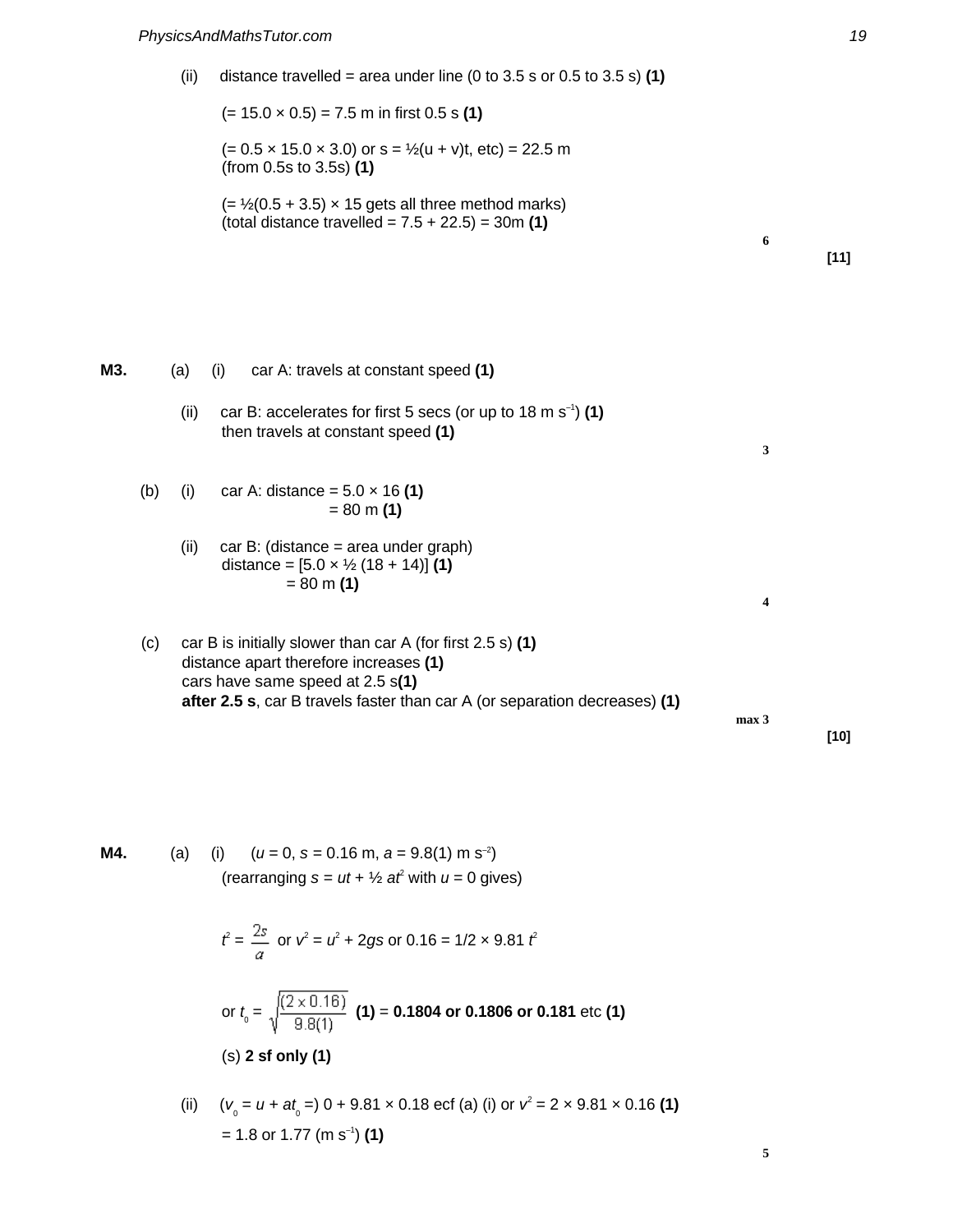(b) the mark scheme for this part of the question includes an overall assessment for the Quality of Written Communication

| QWC                                              | descriptor                                                                                                                                                                                                                                                                                                                                                                                                                                                                                                                    | mark<br>range |
|--------------------------------------------------|-------------------------------------------------------------------------------------------------------------------------------------------------------------------------------------------------------------------------------------------------------------------------------------------------------------------------------------------------------------------------------------------------------------------------------------------------------------------------------------------------------------------------------|---------------|
| good-<br>excellent                               | The candidate provides a correct description of the motion of<br>the ball including its deceleration in the fluid decreasing<br>and becoming zero (or attaining constant velocity). They<br>should give a comprehensive and coherent explanation which<br>includes nearly all the necessary principles in a logical order.<br>In their explanation, the candidate should refer to the forces<br>including their directions acting on the ball, why the<br>resistive force decreases and why the acceleration<br>becomes zero. | $5-6$         |
| modest-<br>adequate                              | The description should refer to the ball decelerating in the fluid<br>until it becomes zero or attains <b>constant velocity</b> . Their<br>explanation should be fairly coherent although it may not be<br>comprehensive and may focus only on the forces acting<br>when the ball attains constant velocity - balanced forces - or<br>on the reason for the initial deceleration.                                                                                                                                             | $3 - 4$       |
| poor-<br>limited                                 | The candidate knows that the ball decelerates (acceleration<br>with direction) or is acted on by an <b>upward</b> force (as well as<br>the force of gravity). Their explanation of why the ball attains<br>constant velocity may be absent.<br>May be sketchy and lacks key considerations. They may not<br>appreciate that the two forces are equal and opposite when<br>the ball is moving at constant velocity.                                                                                                            | $1 - 2$       |
| incorrect,<br>inappropriate<br>or no<br>response | No answer at all or answer refers to unrelated, incorrect or<br>inappropriate physics.                                                                                                                                                                                                                                                                                                                                                                                                                                        | 0             |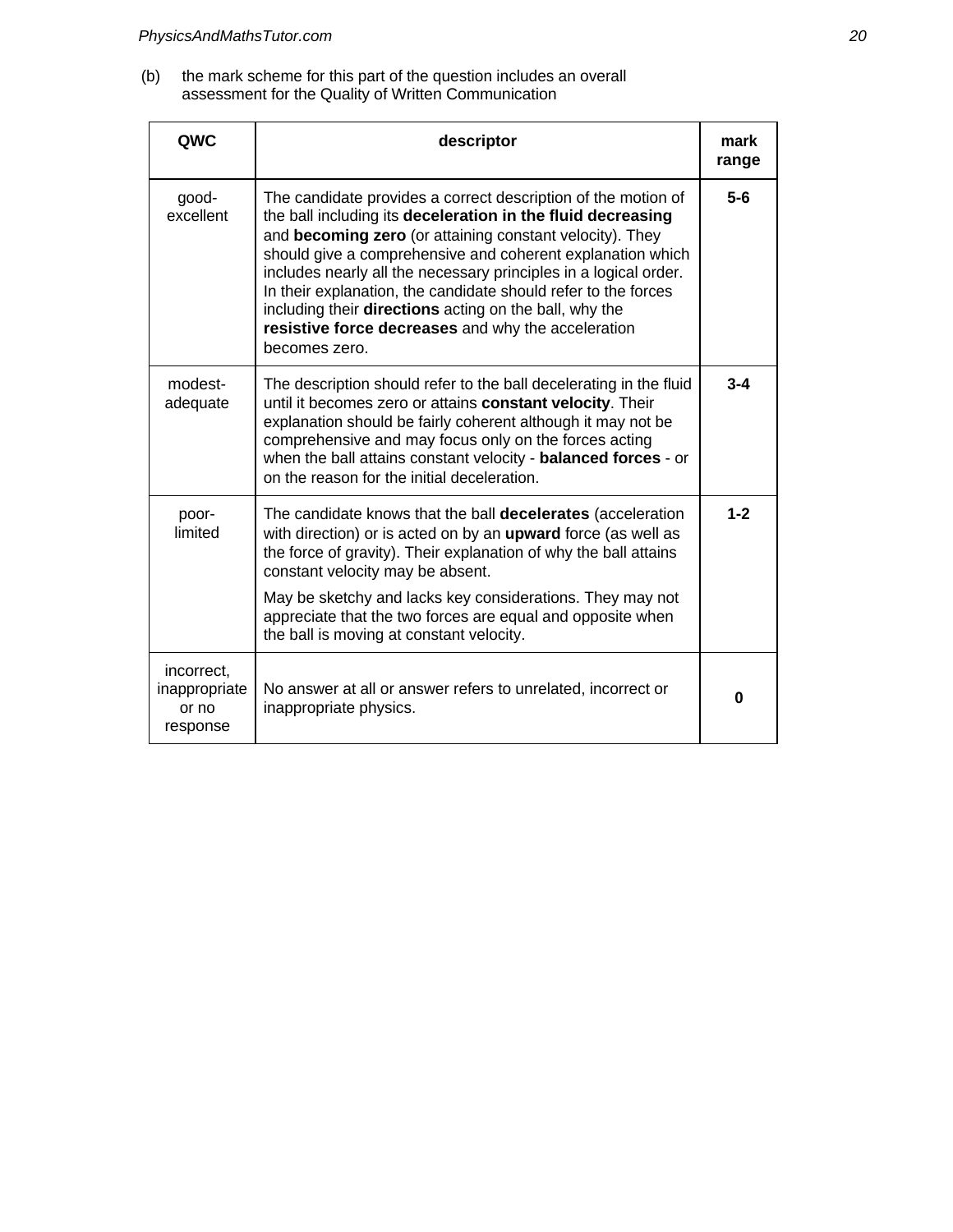# **The explanation expected in a competent answer should include a coherent selection of the following physics ideas.**

The ball decelerates/slows down in the fluid **(1)** if acceleration is used the direction must be specified

- because a force due to fluid friction/resistance/viscosity acts (upwards) on the ball **(1)**
- (and) the force due to the fluid is greater than the weight of the ball **(1)**
- resistive force is upwards **(1)**
- resistive force decreases **(1)**

The deceleration decreases (to zero) **(1)**

- because the force due to fluid friction/resistance/viscosity decreases as the ball's speed decreases **(1)**
- until it is equal (and opposite) to the weight of the ball **(1)** (or the resultant force is zero)
- gradient of graph gives the acceleration and the ball moves at constant/terminal velocity/a = 0 **(1)**

**M5.** (a) (i) 
$$
v = \frac{S}{t}
$$
 (1)  
\n $t = 0.015$  (s) or 15 (ms) (1)  
\n0.68/0.015 (1) (= 45)

(ii) 
$$
\left(a = \frac{\Delta v}{\Delta t} = \frac{45.3}{0.015}\right) = 3000 \text{ (m s}^{-2} \text{)} (3022) \text{ (1)}
$$

(b) (i) 
$$
s = (ut) = \frac{1}{2}gt^2
$$
 or  $t = \sqrt{\frac{2s}{g}}$  (1)

correct substitution seen =  $\sqrt{\frac{2 \times 2.3}{9.81}}$  (1) 0.68 to 0.69 correct answer to more than one dp seen **(1)**

$$
[11]
$$

**3**

**1**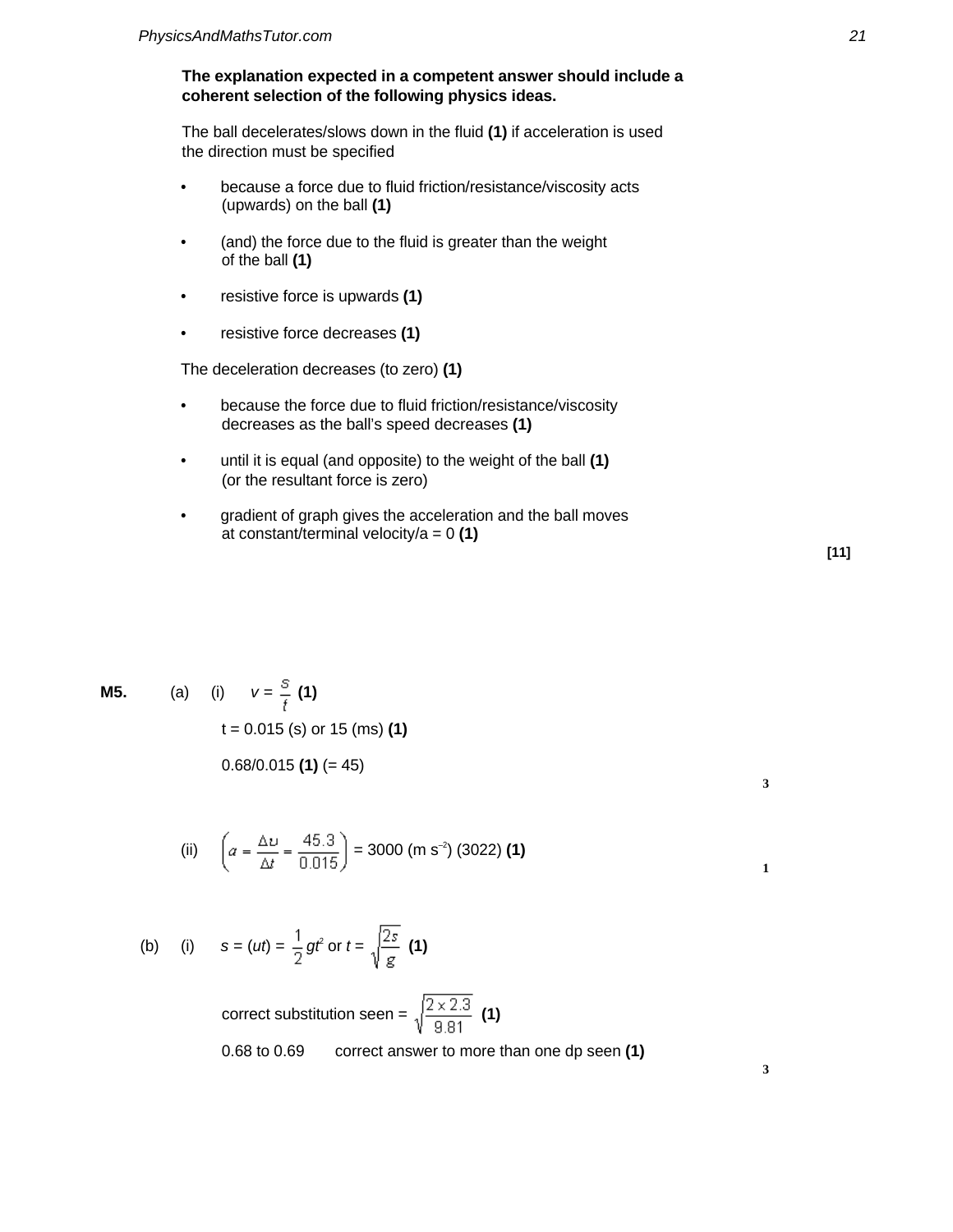(ii)  $(s = vt) = 45(.3) \times 0.685$  or 0.7 (1)

$$
=
$$
 30.6 to 32 (1) (m)

(iii) mention of air resistance or drag **(1)**

causing **horizontal** deceleration or 'slowing down' **(1)**

**M6.** (a) (i) 
$$
t = \sqrt{\frac{2s}{g}}
$$
 (evidence for correct rearrangement or substitution) (1)

$$
= \sqrt{\frac{2 \times 67}{9.81}}
$$
 (correct substitution leading to answer) **(1)**  
(= **3.7** (3.696) (s))

(ii) 
$$
(v = \frac{s}{t} = \frac{150}{3.696}) = 41 \text{ (m s}^{-1)} \text{ (1) 2sf (1)}
$$

(iii) 
$$
(v = (u+)gt = 9.81 \times 3.696 \text{ (1)} = 36 \text{ (1)} \text{ (m s}^{-1})
$$

(iv) 
$$
v = \sqrt{40.586^2 + 36.257^2}
$$
 (or correct scale drawing) (1)

= 54 (m s–1 ) **(1)**

ecf from (ii) (iii) [for scale drawing allow range  $53 \rightarrow 56$ ]

$$
\tan \theta = \frac{36.257}{40.586}
$$
 (1) or correct alternative  
(angle from horizontal =) 42 (°) or correct alternative angle  
and clear indication of direction (1)

[for scale drawing allow range 40 → 44 **(1)** for scale drawing: quality of construction **(1)**] **[11]**

**2**

**2**

**2**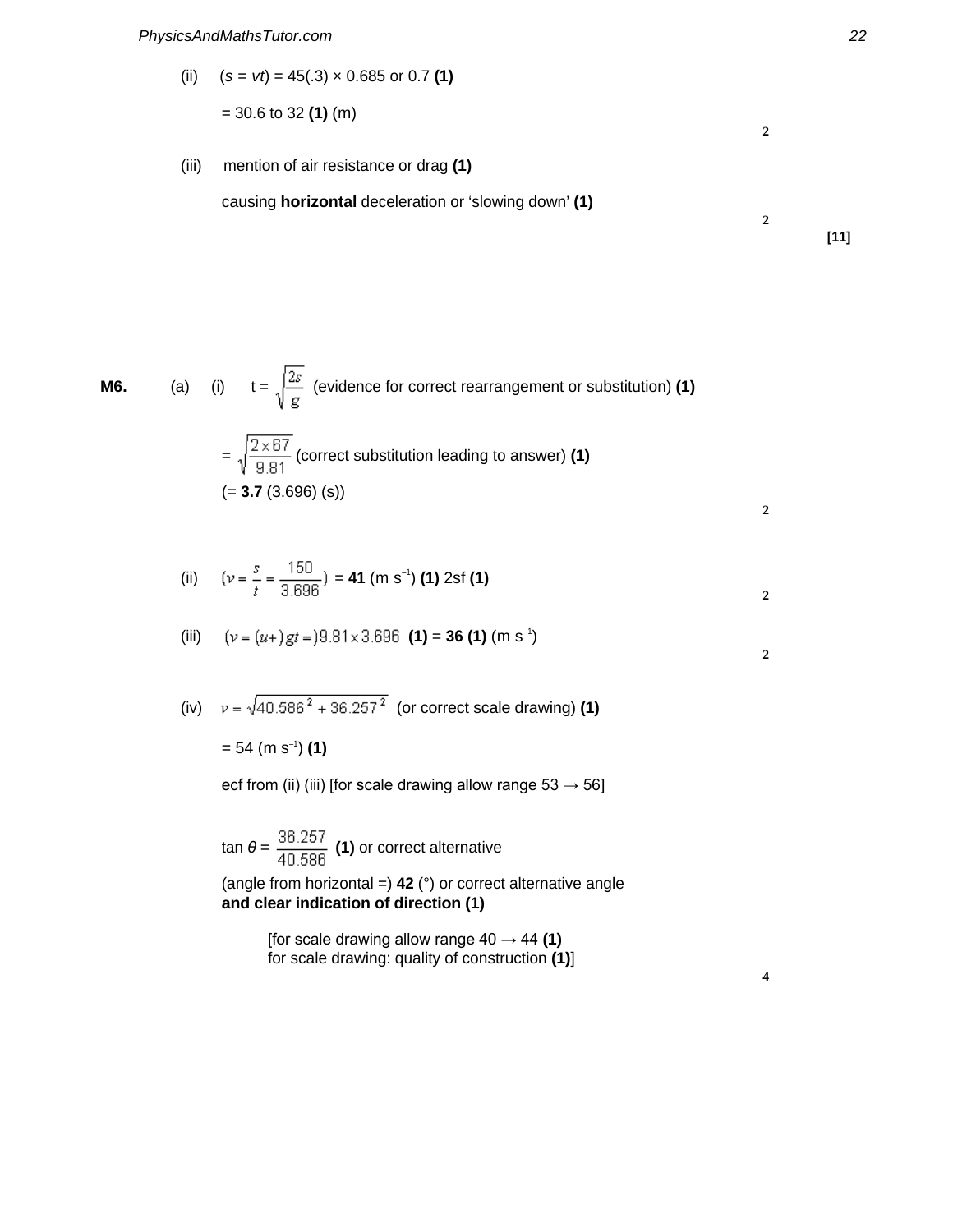(b) (i)  $(= mgh = 22 \times 9.81 \times 67) = 14000 (14460) (J) (1)$ 

(ii) (G)PE → KE **(1)**

(KE to) internal/thermal/'heat' (energy) **(1)**

**M7.** (a) velocity vector tangential to path and drawn from the ball, arrow in correct direction **(1)**

> acceleration vector vertically downwards, arrow drawn and in line with ball **(1)**

(b) (i) 
$$
s = \frac{1}{2}gt
$$
 gives  $t = \sqrt{\frac{2y}{g}} = \sqrt{\frac{2 \times 24}{9.8(1)}}$  (1) = 2.2(1) s (1)

(ii) 
$$
v (= s/t) = 27/2.2(1)
$$
 (1) = 12(.2 m s<sup>-1</sup>) or 12(.3) (1) (ecf from (b)(i))

(answer only gets both marks)

**M8.** (a) (i)  $\overline{P}$ 

**(1)**

(ii) no **horizontal** force acting **(1)** (hence) no (horizontal) acceleration **(1)** [or correct application of Newton's First law]



**[13]**

**1**

**2**

**2**

**4**

**3**

**[6]**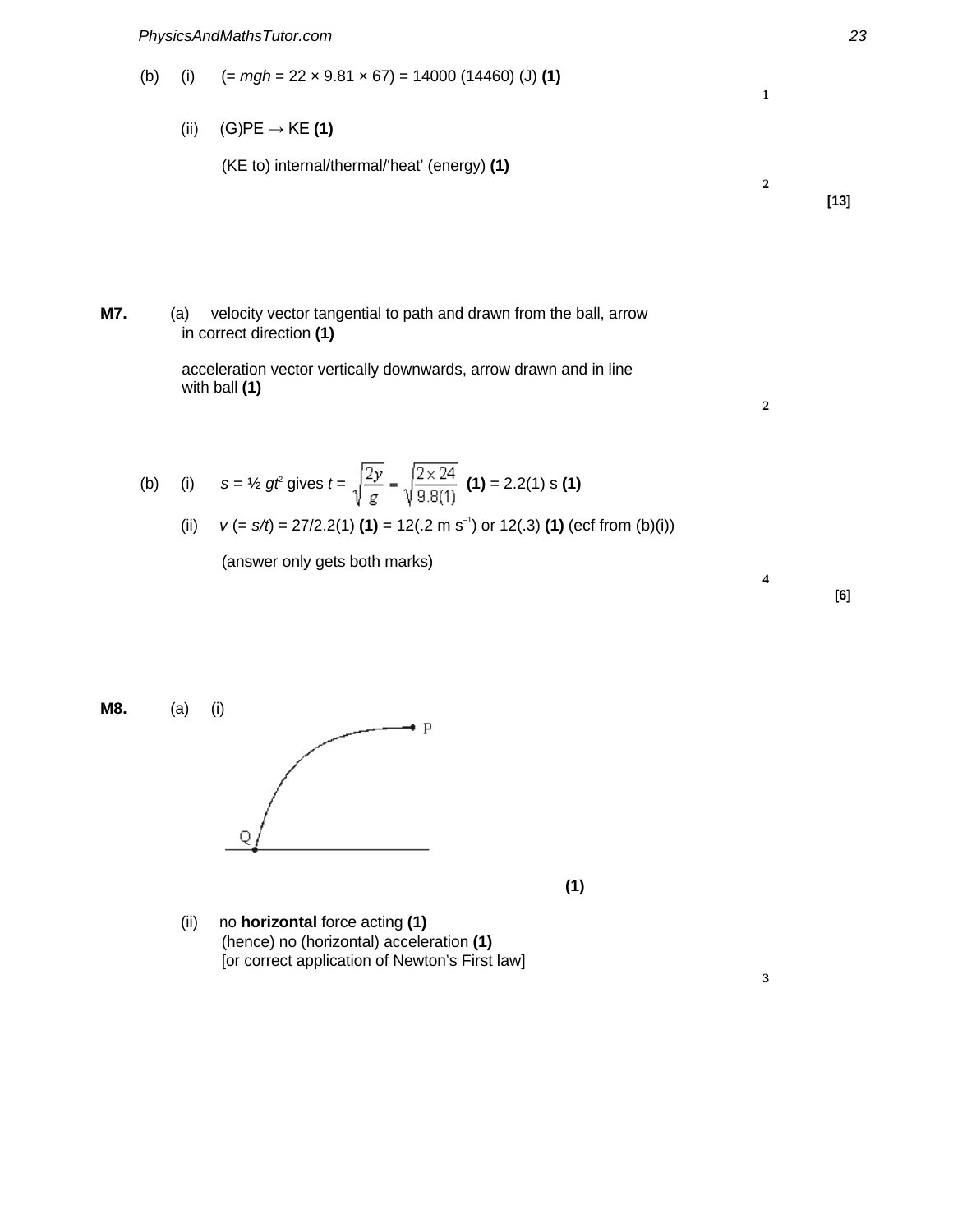(b) (i) (use of  $v^2 = u^2 + 2as$  gives)  $32^2 = (0) + 2 \times 9.81 \times s$  (1)

$$
s = \frac{1024}{19.62}
$$
 (1) (= 52.2 m)

(ii) (use of  $s = \frac{1}{2}$  at gives) gives)  $52 = \frac{1}{2}9.81 \times \hat{t}$  (1)

$$
t = \sqrt{\left(\frac{104}{9.81}\right)} = 3.3 \text{ s (1)} \quad (3.26 \text{ s})
$$

[or use of  $v = u + at$  gives  $32 = (0) + 9.81 \times t(1)$ ]

$$
t = \frac{32}{9.81} = 3.3 \text{ s (1)}
$$
 (3.26 s)]

(iii) (use of  $x = vt$  gives)  $x (= QR) = 95 \times 3.26$  (1) = 310 m **(1)**

> (use of  $t = 3.3$  gives  $x = 313.5$  m) (allow C.E. for value of t from (ii**)**

(c) maximum height is greater **(1)** because vertical acceleration is less **(1)** [or longer to accelerate]

**M9.** (a) potential energy to kinetic energy **(1)** mention of thermal energy and friction **(1)**

- (b) (use of  $\frac{1}{2} m v^2 = mgh$  gives)  $\frac{1}{2} v_h^2 = 9.81 \times 1.5$  (1)  $v_{h} = 5.4(2)$ ms<sup>-1</sup> (1) (assumption) energy converted to thermal energy is negligible **(1)**
- (c) component of weight down the slope causes acceleration **(1)** this component decreases as skateboard moves further down the slope **(1)** air resistance/friction increases (with speed) **(1)**

**[11]**

**6**

**2**

**2**

**3**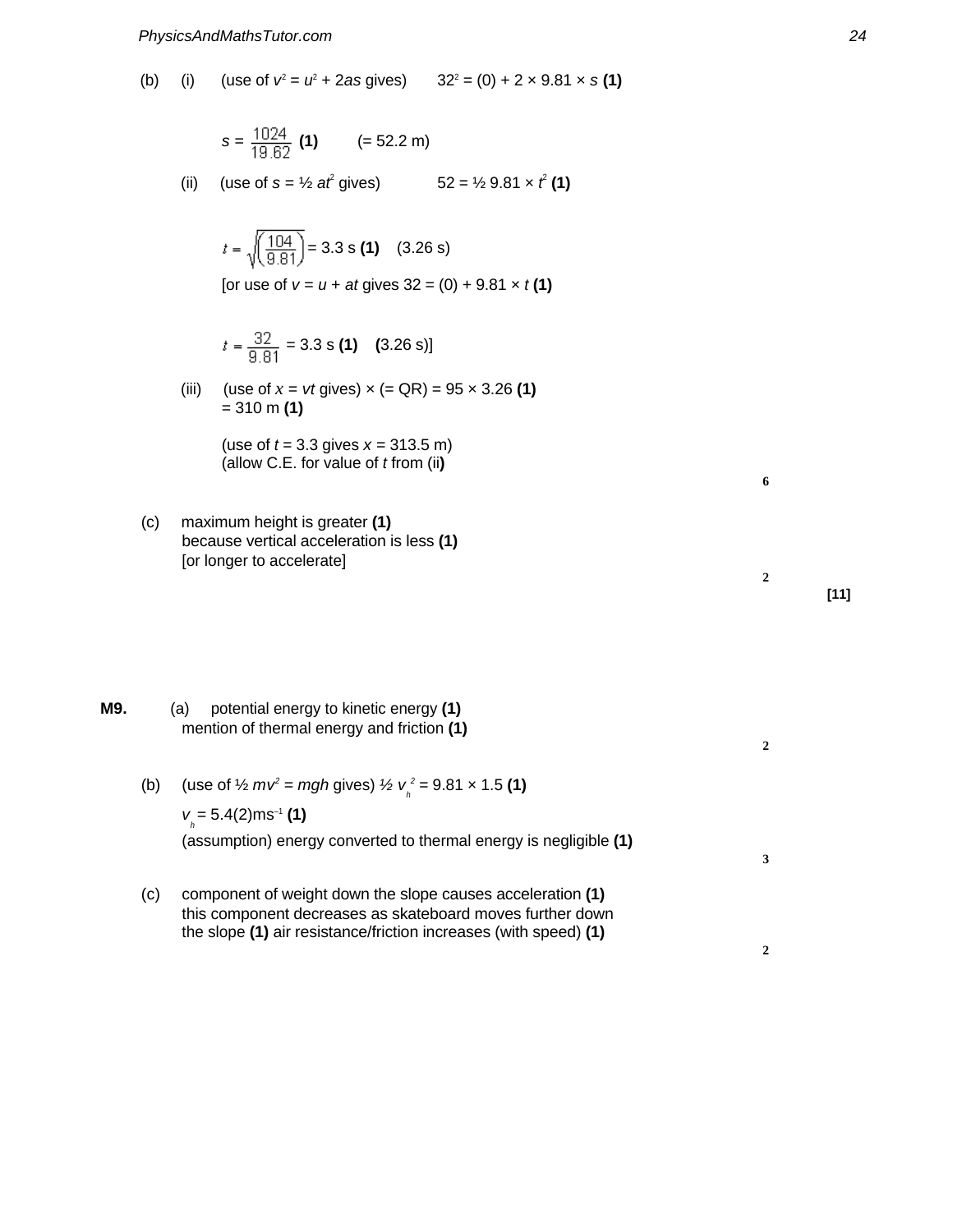- (d) (i) distance (= 0.42 × 5.4) = 2.3m **(1)** (2.27m) (allow C.E. for value of  $v_{h}$  from (b))
	- (ii) v v 9 8 × 0 42 **(1)**  $= 4.1(1)$  m s<sup>-1(1)</sup>

(iii) 
$$
v^2 = 4.1^2 + 5.4^2
$$
**(1)**  
\n $v = 6.8 \text{ m s}^{-1}$ **(1)**  
\n(6.78 m s<sup>-1</sup>)  
\n(*allow C.E. for value of v<sub>h</sub> from (b)*)

**M10.** (a) suitable calculation using a pair of values of x and corresponding t to give an average of 2.2 m s<sup>-1</sup> ( $\pm$  0.05 m s<sup>-1</sup>) (1) valid reason given **(1)** (e.g. larger values are more reliable/accurate or use of differences eliminates zero errors)

(b) (i) column D  $(y/t \text{ (cm s}^{-1}))$ 186 210 233 259 284 307 all values correct to 3 s.f. **(1)** (ii) graph: chosen graph gives a straight line (e.g.  $y/t$  against  $t$ ) (1) axes labelled correctly **(1)** suitable scale chosen **(1)**

best straight line **(1)** (iii)  $u (y \text{ intercept})$  162 cm  $^{-1} (\pm 4 \text{ cm}^{-1})$  (1) gradient = 495 (cm s<sup>-2</sup>) ( $\pm$  25 cm s<sup>-2</sup>) (1)  $k =$  gradient (= 495 cm s<sup>-2</sup>) (1)

minimum of four points correctly plotted **(1)**

**2**

**9**

**5**

**[12]**